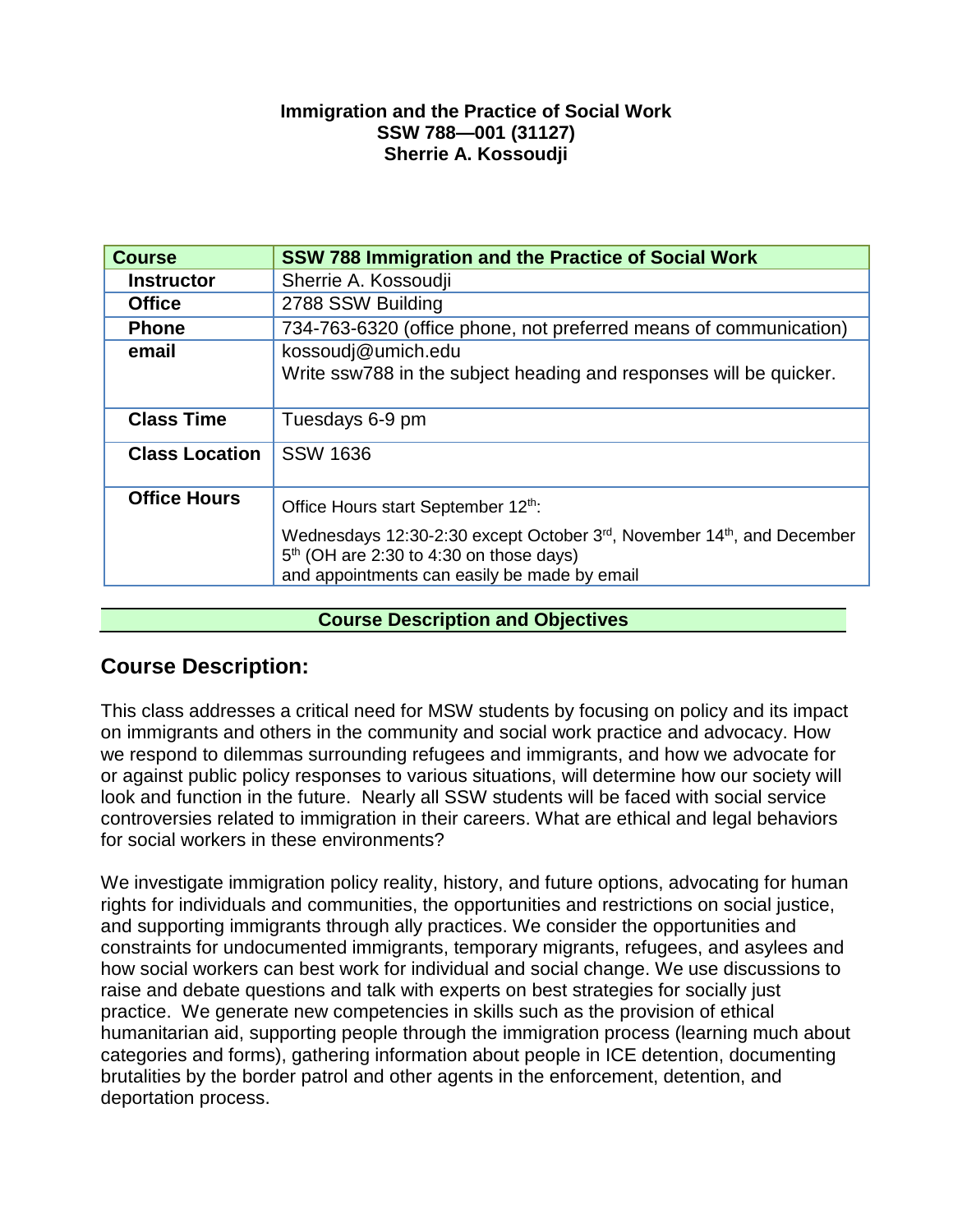# **Course Objectives:**

By the end of our term of study, students will be able to:

- $\triangleright$  understand the historical, social, and economic underpinnings of immigration opinion and immigration policy debates and translate that understanding into effective social work practice and social action.
- $\triangleright$  knowledgeably discuss the implications of current policy and be able to practice in a socially just way within the legal environment of current immigration policy and law.
- $\triangleright$  strategize about practices, advocacy, and viable social actions to foster positive change in the current environment.
- $\triangleright$  choose among different social service responses to the needs of immigrants generally and in response to new and existing immigration and immigrant policy.
- $\triangleright$  practice nuanced social action by being able to merge a social justice and human rights focus with a detailed knowledge of the community and policy expectations.
- $\geq$  address the specific social service, policy, and health needs of immigrants.

#### **Class Organization, Requirements and Assignments, and Course Grades**

## **Organization:**

This class has an exciting and enriching format. Students are active participants as we wrestle with the critical questions surrounding immigration today. Classes have lectures based on nuanced factual learning that sets the context for our further development, and student, expert, and professor led conversations on skills and policy, practice, and advocacy strategies. Lectures familiarize students with history, facts, and techniques in immigration policy and advocacy. Conversations develop and consolidate knowledge, bring forth new ideas, and identify advocacy and practice strategies on the ground.

## **Requirements and Assignments:**

**Attendance is expected.** Active participation is important to our learning journey.

An Adequately Documented Emergency (ADE) is when there is an emergency and you have a signed letter from someone in an official position like a doctor, police officer, or priest stating in his or her opinion you are NOT able to attend class. A letter saying you have been seen by a doctor is NOT an ADE.

There are no excused absences on November  $27<sup>th</sup>$  or December  $4<sup>th</sup>$  without an *adequately documented emergency—ADE*.

Otherwise, you may miss two classes without harm or explanation (e.g. you're ill, you're at a conference, you must attend a funeral, you don't feel like coming).

Missing a third class without an ADE reduces your letter grade by one full step (from A to B, etc.).

Missing a fourth class without an ADE leads to a failing grade in the course.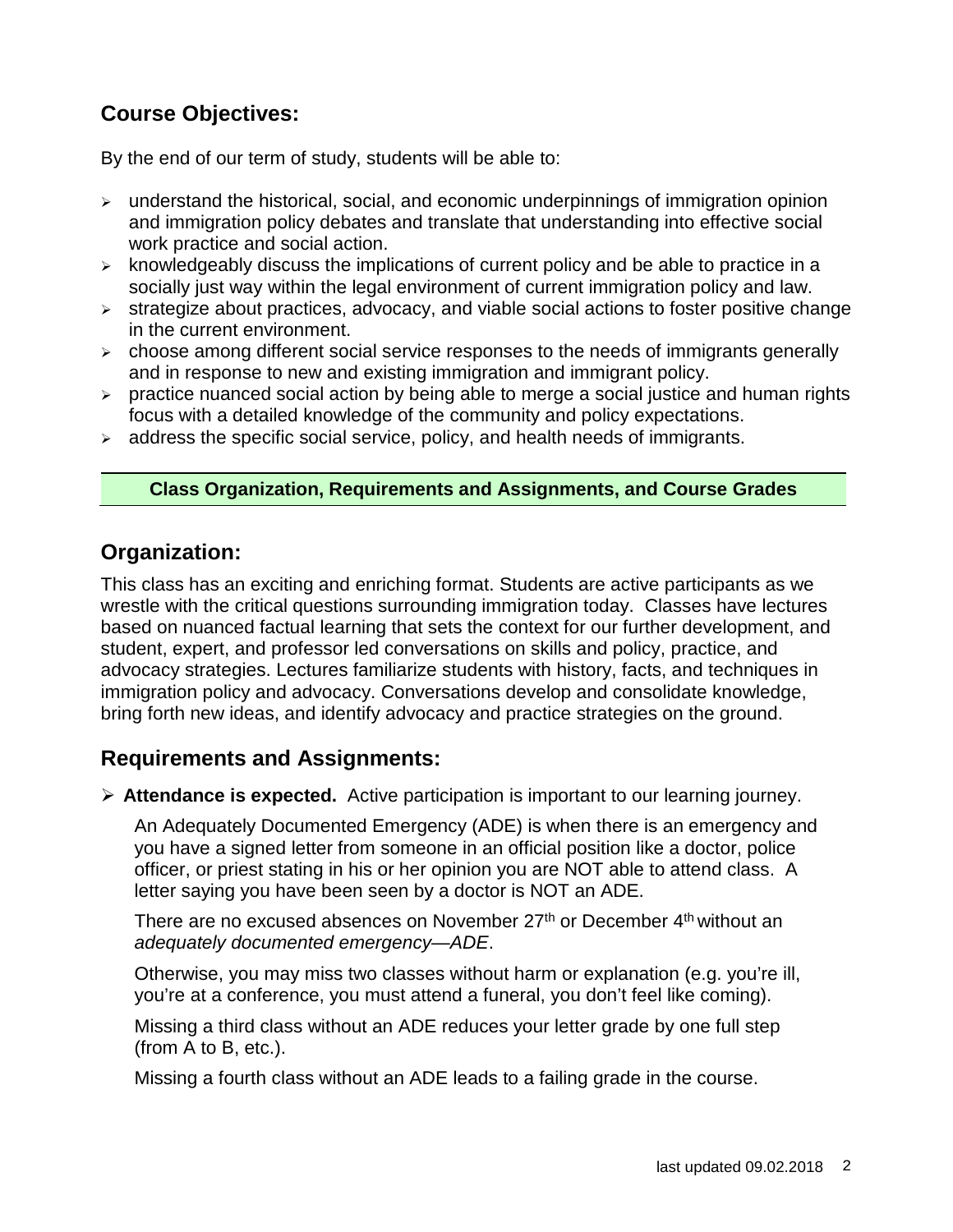**We adhere to the LS&A statement on academic integrity:** Please be sure to read the statement at<http://www.lsa.umich.edu/academicintegrity> Any student caught plagiarizing or otherwise cheating will earn a failing grade in this course. There are no exceptions. Make sure that you understand what constitutes plagiarism or cheating.

#### **There are three assignments in this class:**

**Assignment # 1 (15 points, 10 points written, 5 points presentation):**  Assignment # 1 considers immigration from countries that are often overlooked in the immigration debate, highlights the expressions and sources of xenophobia, and follows our discussion about hatred. This assignment is **short** and has two parts. The first is a one-page profile of immigrants to the United States from a specific country in Africa, South America, the Middle East, or Asia and an examination (also one page) of recent incidents of hatred against people from that country and the reasons justifying it. The second is a five-minute presentation of your findings.

- $\triangleright$  The Assignment # 1 document details the requirements of the first assignment. It will be open to students on September 11<sup>th</sup>.
- $\triangleright$  The written part is due Oct. 11<sup>th</sup> at 11:59 pm. Each student will give a fiveminute presentation of their findings including PowerPoint slides--no more than 5 and must have your own computer) during class on Oct. 30<sup>th</sup>. PowerPoints are due by Oct. 23<sup>rd</sup> at 11:59pm. Students will be randomly chosen to present to the whole class or in group discussions.

**Assignment # 2 (55 points total) and Assignment # 3 (repeated twice, 15 points each, 30 points total) are the principal assignments for the class:**  Assignment # 2 and # 3 are based on roundtable discussions. Teams of two students will present, organize, and lead discussions on November 27<sup>th</sup> (four roundtables on health care, welfare services, or family issues) or December 4<sup>th</sup> (four roundtables on education services, legal or incarceration issues, or social work allyship). Each student will participate in one (of two) roundtables for the first half of each class and one (of two) roundtables for the second half of each class. That is, each student will participate in four roundtables; each student will facilitate one and a be a participant in three.

- Students can, within reason, choose to facilitate any roundtable (we need  $\frac{1}{2}$ ) of the class to facilitate each day). Facilitators will work in teams of two to prepare and facilitate one roundtable discussion. The Assignment # 2 document has complete details. It will be open to students on Sept. 18<sup>th</sup>.
- $\triangleright$  Participation in specific roundtables is based on student choice and the need to have similar roundtable sizes. Participants will evaluate and prepare a short reflection paper for two roundtables in which they participate (on the day they **do not** facilitate). The Assignment # 3 document has details. It will be open to students on October 30<sup>th</sup>.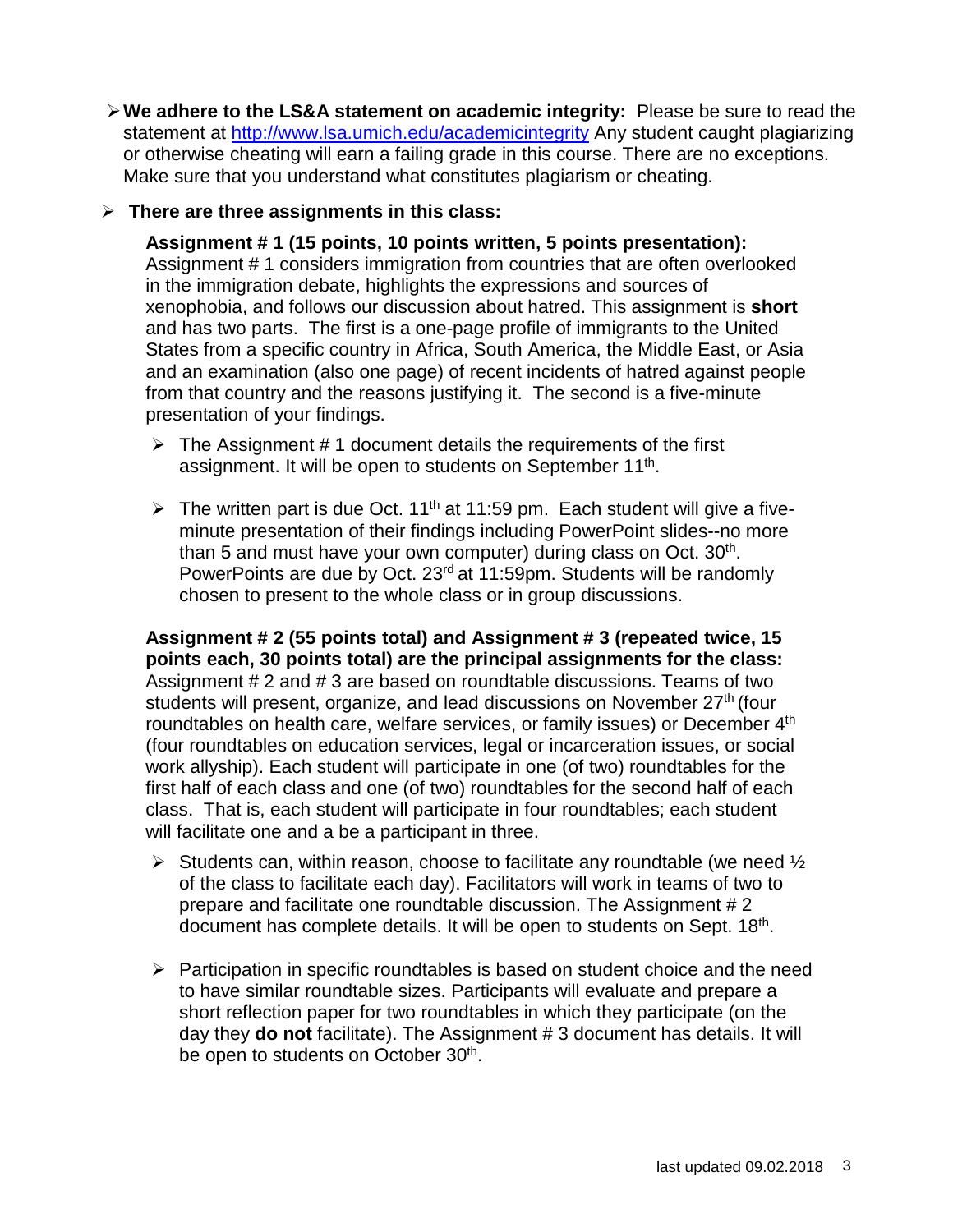## **Course Grades:**

Your total percentage points =  $(# of points you earned/100)*100$ .

Your final course grade is based on Total Percentage Points:

 $A+ = 98-100$ ,  $A = 94-97.99$ ,  $A- = 90-93.99$ ,  $B+ = 87-89.99$ ,  $B = 82-86.99$ ,  $B- =$ 78-81.99,  $C_{+}$  = 75-77.99,  $C = 70$ -74.99, not passing = <70

#### **788 Class Schedule**

**A few warnings:** It is impossible to cover every topic related to immigration and I have made choices of inclusion and omission. We focus on immigration to the United States. We can't cover every topic (even those I've listed for lecture and discussion) but I am open to students bringing up topics of special interest. Your roundtable may focus on topics we have ignored or not covered sufficiently in class.

| Week 1:   | In 1492, Columbus sailed the ocean blue—but someone was already                                                                                                                                                                                                                                                                                                                                                                                               |
|-----------|---------------------------------------------------------------------------------------------------------------------------------------------------------------------------------------------------------------------------------------------------------------------------------------------------------------------------------------------------------------------------------------------------------------------------------------------------------------|
| Sept 4th  | here (kids' song).                                                                                                                                                                                                                                                                                                                                                                                                                                            |
|           |                                                                                                                                                                                                                                                                                                                                                                                                                                                               |
|           | Lecture topics: Course introduction. Three immigration issues that might<br>not be on your radar. The immigration climate--is this different? A very short<br>history of immigration to the United States with highlights on controversial<br>eras and issues. What are controversies in immigration? National security<br>and immigration post 9/11. Who is actually an immigrant? Five questions<br>that will be answered by the time our fall course ends. |
|           | <b>Discussion/Practice topics:</b> Round robin small group introductions. Why<br>are you taking this class? What is your personal association with<br>immigration issues? What are your professional associations and<br>aspirations related to immigration issues? Introduce another student. Ten<br>immigration facts or myths.                                                                                                                             |
| Week 2:   | "And I'm going to make Mexico pay for it" (Donald Trump).                                                                                                                                                                                                                                                                                                                                                                                                     |
| Sept 11th |                                                                                                                                                                                                                                                                                                                                                                                                                                                               |
|           | Lecture topics: Becoming familiar with multiple immigration policy issues.<br>How has immigration policy changed under the current administration?<br>What actions have been taken to counter these changes? Is there anything<br>that can be done?                                                                                                                                                                                                           |
|           | Discussion/practice topics: Social workers and zero tolerance policy.<br>Complicit? Group discussion about advocacy for separated children.                                                                                                                                                                                                                                                                                                                   |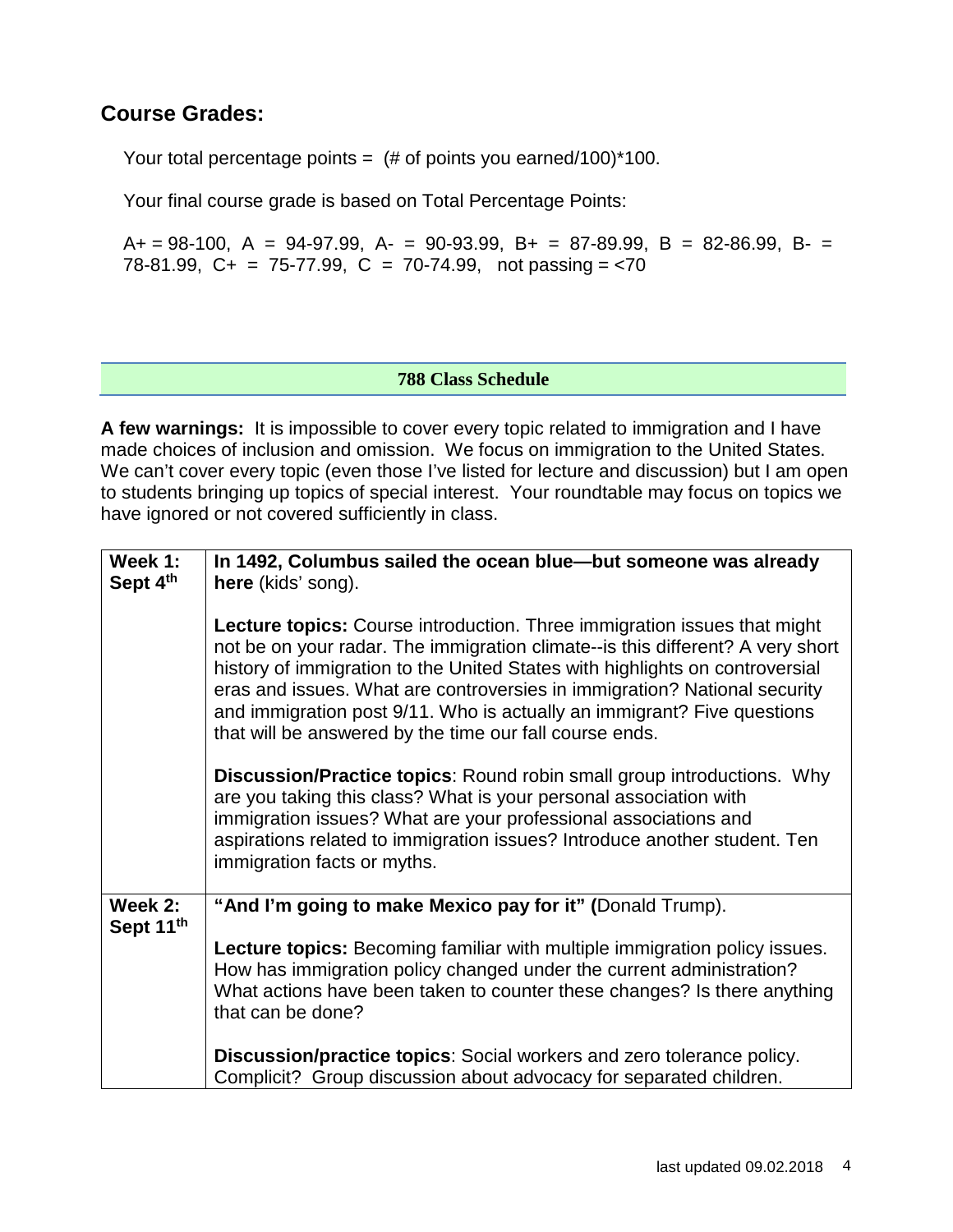| Week 3:<br>Sept. 18th | "As Whites see their power and control over their lives declining, will<br>they simply go quietly into the night? Or will there be an explosion?"<br>(FAIR founder and board member John Tanton, Oct. 10, 1986).                                                                                                                                                                                                                                                         |
|-----------------------|--------------------------------------------------------------------------------------------------------------------------------------------------------------------------------------------------------------------------------------------------------------------------------------------------------------------------------------------------------------------------------------------------------------------------------------------------------------------------|
|                       | Lecture Topics: Hatred. Criminalization, public opinion, politicians whipping<br>up political opinion. The role of public opinion in policy making. The role of<br>policy in public hatred. Who hates? Who hates whom? Competition among<br>race/ethnic/class groups and immigrant hatred Organized immigrant hate<br>groups-do they have an impact?                                                                                                                     |
|                       | <b>Discussion Topics:</b> Criminalization and the social work profession. How<br>do problems turn into hatred? What can ethnic, national, and community<br>organizing organizations do to counter hatred?                                                                                                                                                                                                                                                                |
|                       | A short discussion about student led roundtables and picking topics.                                                                                                                                                                                                                                                                                                                                                                                                     |
| Week 4:<br>Sept. 25th | We are the guardians of our Nation's borders. We are America's frontline. We safequard<br>the American homeland at and beyond our borders. We protect the American people<br>against terrorists and the instruments of terror. (part of CBP mission statement).                                                                                                                                                                                                          |
|                       | <b>Lecture topics:</b> Enforcement policy, funds, ideology, and actions. The war<br>at our border and the Border Patrol. Dangers crossing the borderThe Border<br>Patrol and the use of force. The border patrol and detention facilities. The<br>100-mile border zone                                                                                                                                                                                                   |
|                       | Discussion/practice topics: guest discussant AnaMaria Vasquez, who<br>helps run the Border Patrol Victims Network and is involved in much<br>activism at the US/Mexico border. Border Action Network, Colibri Center for<br>Human Rights, the Southside Presbyterian church, No More Deaths, and<br>other organized groups. Border Action Network, Colibri Center for Human<br>Rights, the Southside Presbyterian church, No More Deaths, and other<br>organized groups. |
| Week 5:               | ***Some topics from today are also covered in next week's class<br>"My mom tried to get me to eat breakfast. I yelled at her and told her                                                                                                                                                                                                                                                                                                                                |
| Oct $2^{\text{nd}}$   | school was important to me" (Diane Guerrero on the day her parents<br>were deported).                                                                                                                                                                                                                                                                                                                                                                                    |
|                       | <b>Lecture topics:</b> The war inside and Immigration and Customs Enforcement<br>(ICE). Priority Enforcement Program (PEP-Comm) replaces Secure<br>Communities, ICE and local law enforcement, and Operation Streamline.<br>The end of prosecutorial discretion.                                                                                                                                                                                                         |
|                       | How do the undocumented live in the United States? The undocumented<br>relationship with the state. A brief synopsis of federal, state and local<br>policies related to undocumented immigration and how these policies affect<br>immigrants, potential immigrants, and natives.                                                                                                                                                                                         |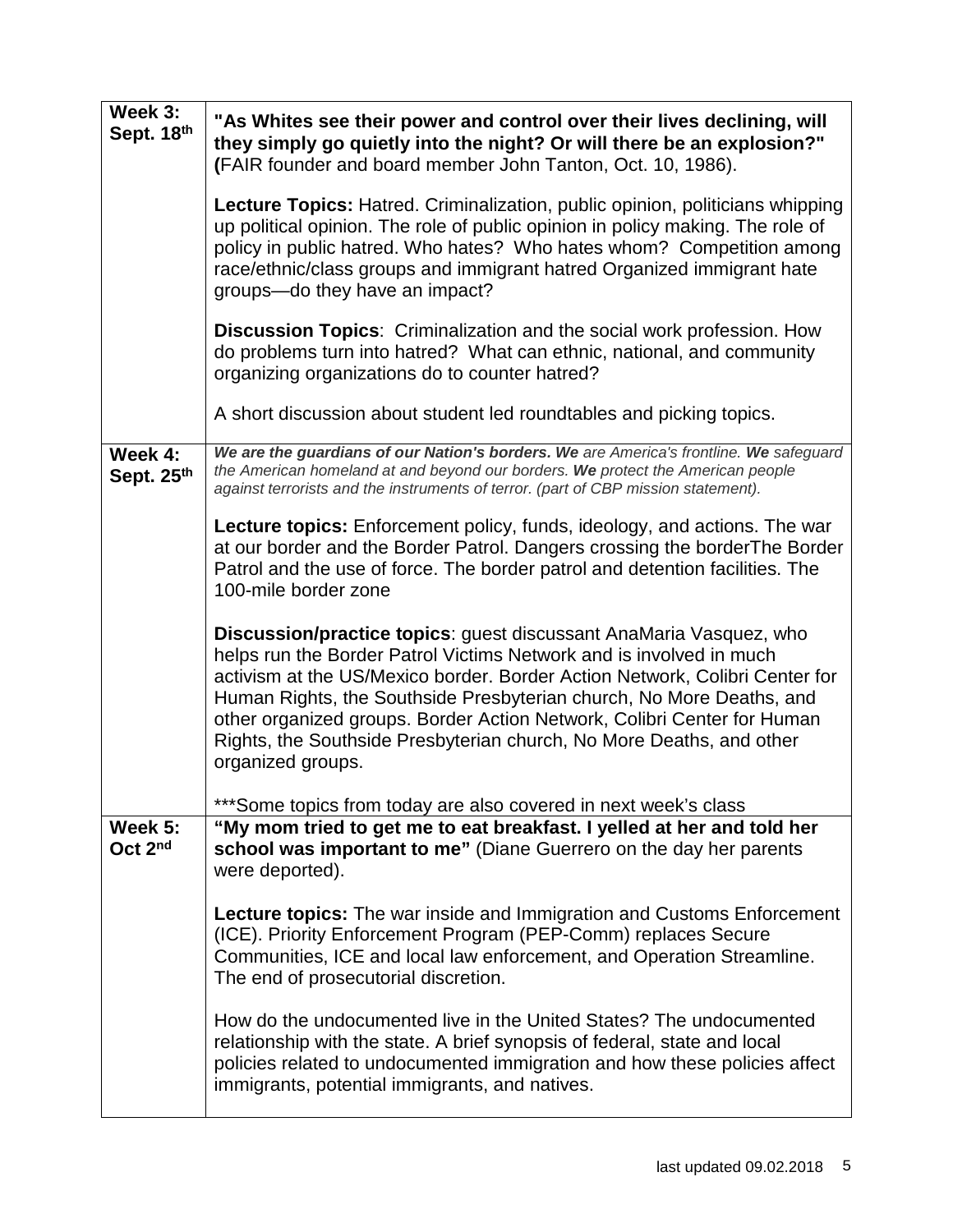|                     | The family impact of deportation. Social services and the deportation of<br>parents. Working with families affected by detention and deportation.<br>Children in detention facilities. Finding someone in ICE's detention facilities<br>(probably during discussion). Washtenaw County ID, Know Your Rights<br>*** Some topics from today are also covered in the previous week's class<br>Discussion/practice topics: Guest discussant Fernanda Cross who writes<br>about the ethnic socialization practices of undocumented parents. The<br>family impact of deportation. Social services and the deportation of parents.<br>Working with families affected by detention and deportation. Children in<br>detention facilities. Finding someone in ICE's detention facilities.                                                                                                                                         |
|---------------------|-------------------------------------------------------------------------------------------------------------------------------------------------------------------------------------------------------------------------------------------------------------------------------------------------------------------------------------------------------------------------------------------------------------------------------------------------------------------------------------------------------------------------------------------------------------------------------------------------------------------------------------------------------------------------------------------------------------------------------------------------------------------------------------------------------------------------------------------------------------------------------------------------------------------------|
| Week 6:<br>Oct 9th  | "There are approximately 68.5 million forcibly displaced persons, 25.4<br>million refugees, and 3.1 million asylum seekers worldwide. President<br>Trump has reduced refugee admittances in 2018 to 45,000." (Sherrie).                                                                                                                                                                                                                                                                                                                                                                                                                                                                                                                                                                                                                                                                                                 |
|                     | Lecture topics: The worldwide refugee crisis. UNHCR (the United Nations<br>High Commissioner for Refugees) in the frontlines of the Middle East<br>refugee crisis. Refugees and civic, ethnic, and racial violence. Refugees<br>and trauma. When refugees are stateless? Who is a refugee? Does fleeing<br>violence and poverty make one a refugee? Gender violence and refugees.<br>Refugees from Central America. Morally and ethical choices in dire<br>situations.                                                                                                                                                                                                                                                                                                                                                                                                                                                  |
|                     | <b>Discussion/practice topics:</b> group sessions to start discussion with<br>partners or to find partner for roundtables.                                                                                                                                                                                                                                                                                                                                                                                                                                                                                                                                                                                                                                                                                                                                                                                              |
|                     | ** Today's and next week's class are jointly concerned with refugee issues<br>and will overlap.                                                                                                                                                                                                                                                                                                                                                                                                                                                                                                                                                                                                                                                                                                                                                                                                                         |
| Week 7:<br>Oct 23rd | "A mighty woman with a torch whose flame is the imprisoned<br>lightening, and her name Mother of Exiles" (Emma Goldman).                                                                                                                                                                                                                                                                                                                                                                                                                                                                                                                                                                                                                                                                                                                                                                                                |
|                     | <b>Lecture topics:</b> Applying for asylum in the United States. Asylum and<br>detention. Who is the problem here? The refugee admittance process.<br>Forms, forms, forms. The 1980 Refugee Act and our responsibilities toward<br>refugees world-wide. What has been the United States' response to the<br>crisis of refugees in the Middle East? Unaccompanied children from Central<br>America and the quest for asylum. How the Lost Boys of Sudan ended up in<br>Fargo, North Dakota. Refugees and social services in Fargo (and other<br>communities with a new refugee population). What services are available in<br>Michigan? What advocacy possibilities are there when children must<br>represent themselves in immigration court? Supporting, advocating, and<br>thinking about policy for refugees in the future. The lack of United States<br>humanitarian aid and asylum. The ethics of refugee support. |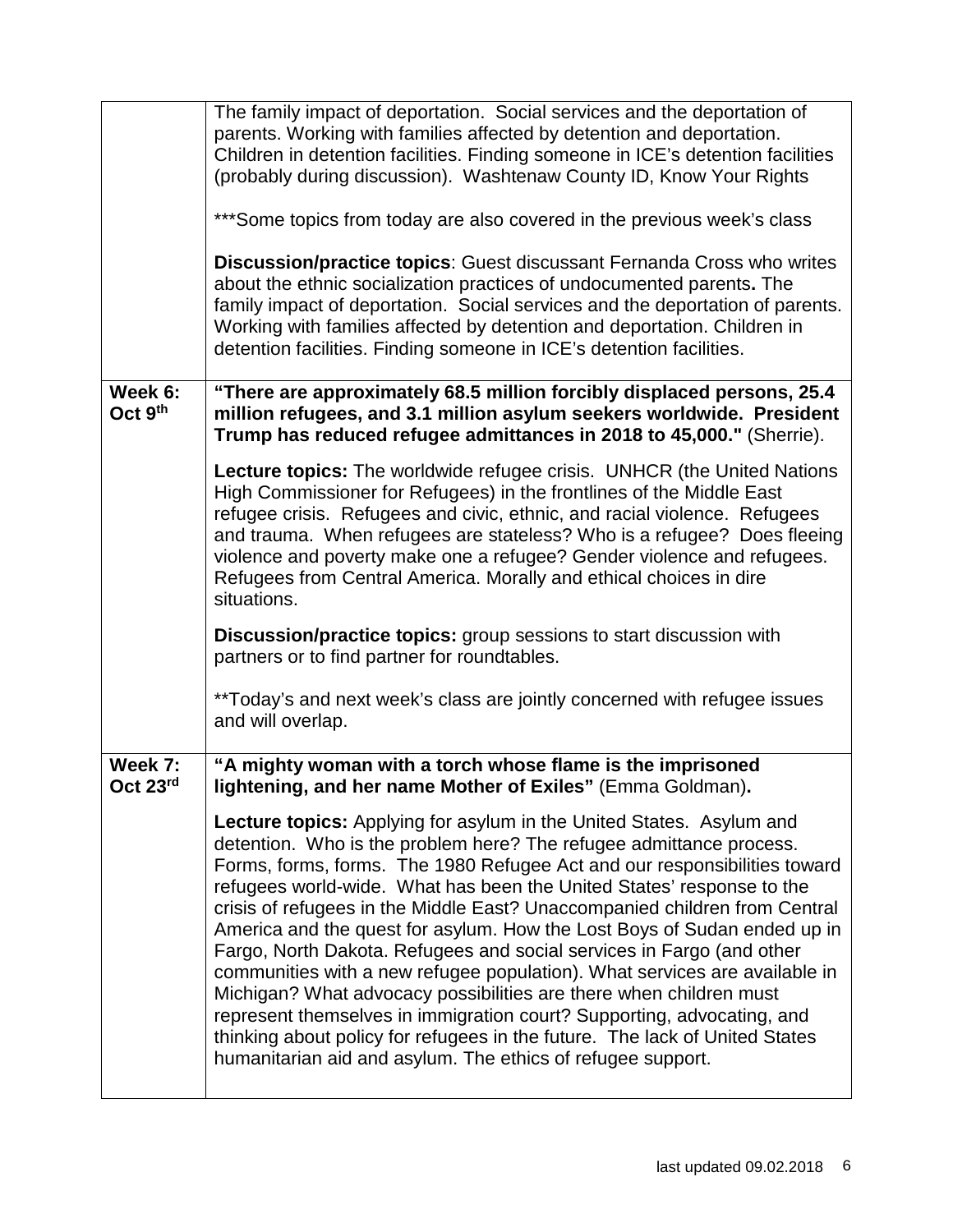|                                        | Discussion/Practice topics: Odessa Benson, expert on refugee<br>resettlement in the United States and refugee community groups. The<br>Bhutanese Community of Michigan (Grand Rapids non-profit).                                                                                                                                                                                                                                                                                                                                          |
|----------------------------------------|--------------------------------------------------------------------------------------------------------------------------------------------------------------------------------------------------------------------------------------------------------------------------------------------------------------------------------------------------------------------------------------------------------------------------------------------------------------------------------------------------------------------------------------------|
|                                        | **Today's and last week's class are jointly concerned with refugee issues<br>and will overlap.                                                                                                                                                                                                                                                                                                                                                                                                                                             |
| Week 8:<br>Oct. $30th$                 | "Our immigration system is broken" (the White House--during several<br>presidents, most senators and representatives, the Economist, the US<br>Chamber of Commerce, most newspapers in the country, most periodicals<br>in the country, etc. etc.)                                                                                                                                                                                                                                                                                         |
|                                        | <b>Lecture Topics:</b> Why is our immigration system so complicated and<br>unwieldy? Working with the Immigration and Nationality Act (INA). The ins<br>and outs of the legal immigration system, transitions to legality including<br>DACA, immigration policy and recent changes (these topics are for October<br>30 <sup>th</sup> and November 6 <sup>th</sup> )                                                                                                                                                                        |
|                                        | Gaining a clear understanding of visa categories, and the opportunities and<br>constraints to immigration. How to get a green card: many categories,<br>characteristics, and eligibility requirements. Special categories, private acts,<br>and privilege in immigration. Numerical and non-numerical quotas. T-visas<br>(human trafficking) and U-visas (domestic violence). Working through the<br>immigration process.                                                                                                                  |
|                                        | <b>Discussion/Practice topics:</b> Students presenting on specific country<br>immigration to the United States and hatred. Whole class discussion about<br>what social workers can do in situations of hatred against immigrants.                                                                                                                                                                                                                                                                                                          |
|                                        | **Today's and next week's class are jointly concerned with immigration law<br>and will overlap.                                                                                                                                                                                                                                                                                                                                                                                                                                            |
| <b>Week 19:</b><br>Nov 6 <sup>th</sup> | Lecture Topics: Today's lecture will continue our work from October 30th<br>and also focus on DACA and other recent changes.                                                                                                                                                                                                                                                                                                                                                                                                               |
|                                        | Coming to the United States as a child. Identity and wellbeing when the<br>state is against you. Being the U.S. citizen child of the undocumented<br>(mixed status families). Facing the ethnic and racial hatred of some groups.<br>The problems of Comprehensive Immigration Reform (CIR) and The<br>DREAM Act. Executive action and DACA and DAPA. The politics,<br>economics, and cultural sources driving a lack of comprehensive<br>immigration reform. Is CIR off the table? Distinctions among the<br>undocumented and worthiness. |
|                                        | <b>Discussion/practice topics:</b> Roundtable partner discussion time for<br>roundtables. Advocacy and political action among youth at the federal,                                                                                                                                                                                                                                                                                                                                                                                        |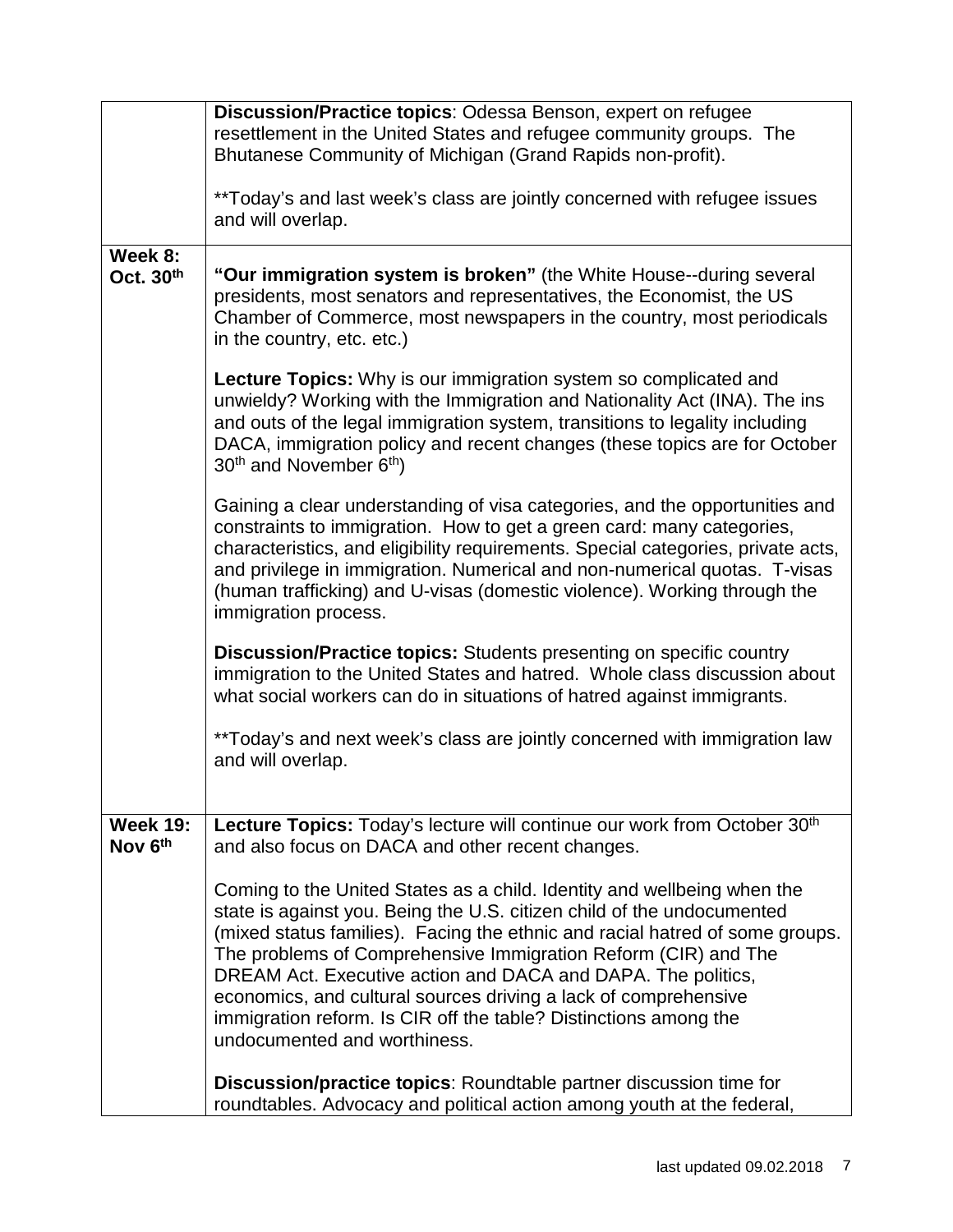| state, and community level. Social work allies and advocacy. Discuss rights,<br>identity, trauma, ethnic intimidation, and other issues. Strategize about ally<br>support and community communications. |
|---------------------------------------------------------------------------------------------------------------------------------------------------------------------------------------------------------|
| **Today's and last week's class are jointly concerned with immigration law<br>and will overlap.                                                                                                         |

| Week 10: Nov<br>13 <sup>th</sup> | "Se Habla Espanol in Kentucky?" The geography of immigration<br>and its social, economic, and political associations in local<br>communities. Creating Needed Services for Immigrants in local<br>settings<br><b>Lecture topics:</b> Communities with long standing ties to immigration                                                                                                                                                                                                                                                                                                                                                                                                 |
|----------------------------------|-----------------------------------------------------------------------------------------------------------------------------------------------------------------------------------------------------------------------------------------------------------------------------------------------------------------------------------------------------------------------------------------------------------------------------------------------------------------------------------------------------------------------------------------------------------------------------------------------------------------------------------------------------------------------------------------|
|                                  | and new cities of settlement. Social clashes and acceptance in areas<br>where immigrants have not typically lived. Local issues driven or<br>affected by immigration. Immigration and urban revitalization. The<br>social and political dynamics in the communities where immigrants live.<br>The role of fear and suspicion in community life. State and local policies<br>that affect immigrants. The difficulties of building and managing<br>services for immigrants. What are the ethical issues in using immigrants<br>for urban revitalization? Sanctuary cities.<br><b>Discussion/practice topics: Guest discussant Christine Sauve, the</b><br>director of Welcoming Michigan. |
|                                  |                                                                                                                                                                                                                                                                                                                                                                                                                                                                                                                                                                                                                                                                                         |
| <b>Week 11:</b><br>Nov. 20th     | U.S. is denying passports to Americans along the border, throwing<br>their citizenship into question (Washington Post headline Sept. 1,<br>2018.                                                                                                                                                                                                                                                                                                                                                                                                                                                                                                                                        |
|                                  | Citizenship, political participation, and the meaning of home.                                                                                                                                                                                                                                                                                                                                                                                                                                                                                                                                                                                                                          |
|                                  | Lecture topics: Immigrants as residents, political agents, and citizens.<br>The citizenship choice. How do people become naturalized citizens?<br>The new attack on citizenship. Naturalization and language.<br>Naturalization videos and exercises. How can social workers support<br>the process? The political participation choice. Political and social<br>implications of those choices. Participation with and without citizenship                                                                                                                                                                                                                                              |
|                                  | <b>Discussion/practice topics: TBD</b>                                                                                                                                                                                                                                                                                                                                                                                                                                                                                                                                                                                                                                                  |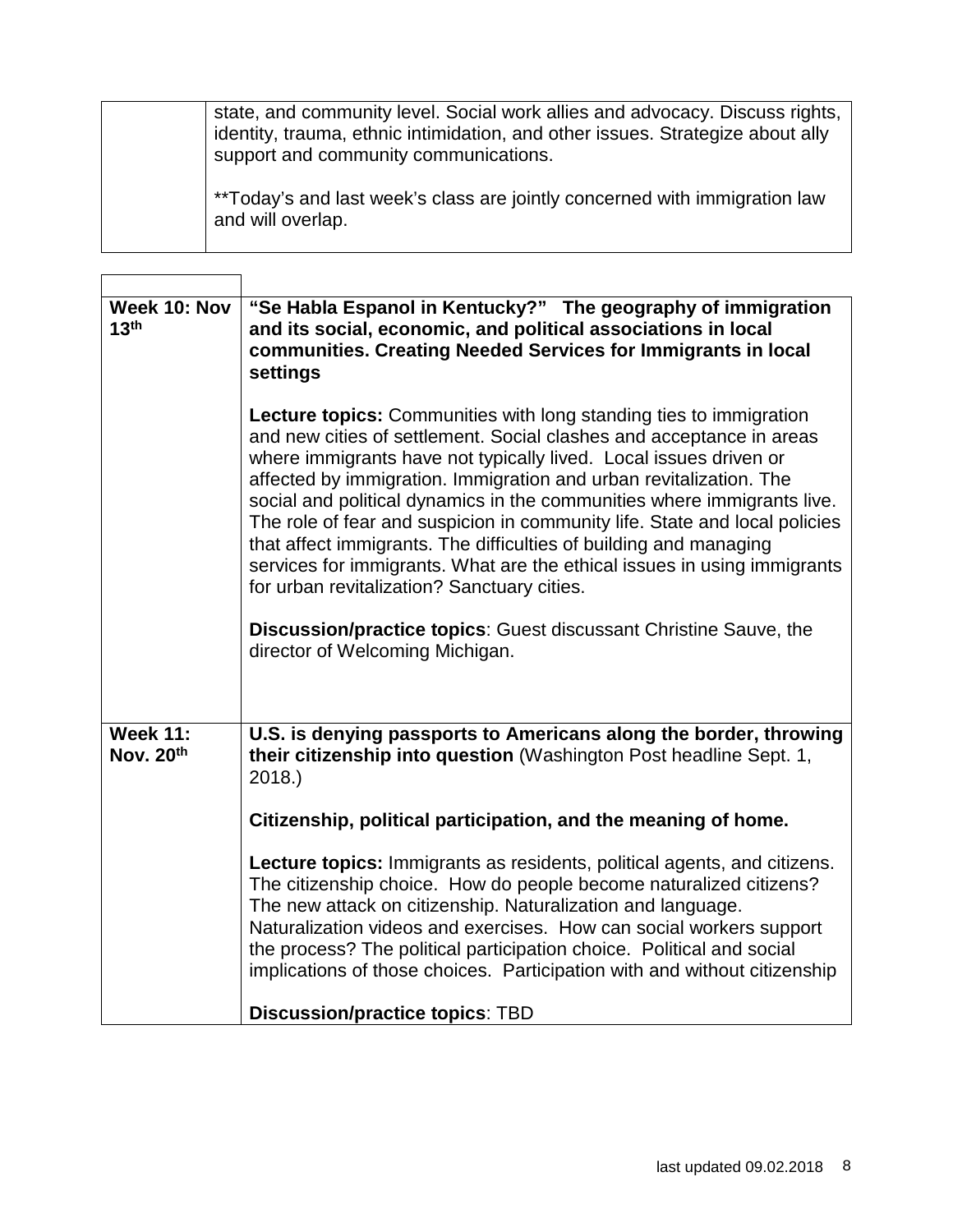| <b>Week 12:</b><br>Nov. $27th$ | "What if your parents are undocumented and don't speak English?<br>What do you do on parents' night at school?"                                                                                                                                                                                                                                                                                                                                                                                                                     |
|--------------------------------|-------------------------------------------------------------------------------------------------------------------------------------------------------------------------------------------------------------------------------------------------------------------------------------------------------------------------------------------------------------------------------------------------------------------------------------------------------------------------------------------------------------------------------------|
|                                | <b>Student facilitated roundtable discussions:</b><br>Topics chosen by students. Some examples include educational<br>services and educational opportunities and constraints for immigrants.<br>The question of language, language bias, and how language barriers<br>create hardship for immigrants within their communities. Immigrants,<br>law enforcement, and Incarceration (some specific issues related to<br>detention facilities). What are some paths to specific forms of<br>advocacy?                                   |
|                                | <b>Student Roundtable Sessions 1 and 2</b> (see roundtable assignment<br>documents):                                                                                                                                                                                                                                                                                                                                                                                                                                                |
|                                | <b>Possible Topic Areas:</b><br>1. Policing issues in immigrant communities<br>2. Finding and advocating for someone in detention<br>3. The process of removal and an immigrant's options<br>4. Local law enforcement and immigration laws<br>5. Crime and deportability for any immigrant<br>6. Education services K-12 for immigrant children<br>7. Post high school education opportunities and constraints for<br>immigrants<br>8. Language and education issues<br>9. Private detention facilities and detainees mental health |
| <b>Week 13:</b><br>Dec. $4th$  | "What if you don't have a valid driver's license? What if you're<br>elderly and poor and not a citizen? What if you can't access<br>health insurance?"                                                                                                                                                                                                                                                                                                                                                                              |
|                                | <b>Student facilitated roundtable discussions:</b><br>Topics chosen by students. Some examples include health issues and<br>health services. Dilemmas in getting health care services for<br>Immigrants with a special emphasis on the undocumented. Welfare<br>Issues and welfare services. Dilemmas in getting welfare services for<br>Immigrants with a special emphasis on the undocumented. Questions<br>of access and rights to services in the United States.                                                                |
|                                | <b>Student Roundtable Session 3 and 4 (see roundtable assignment</b><br>documents):                                                                                                                                                                                                                                                                                                                                                                                                                                                 |
|                                | <b>Possible Topic Areas:</b>                                                                                                                                                                                                                                                                                                                                                                                                                                                                                                        |
|                                | 1. Where are immigrants having difficulties with health care<br>services?<br>2. What are successful immigrant health programs?<br>3. Problems/solutions to access to mental health services.                                                                                                                                                                                                                                                                                                                                        |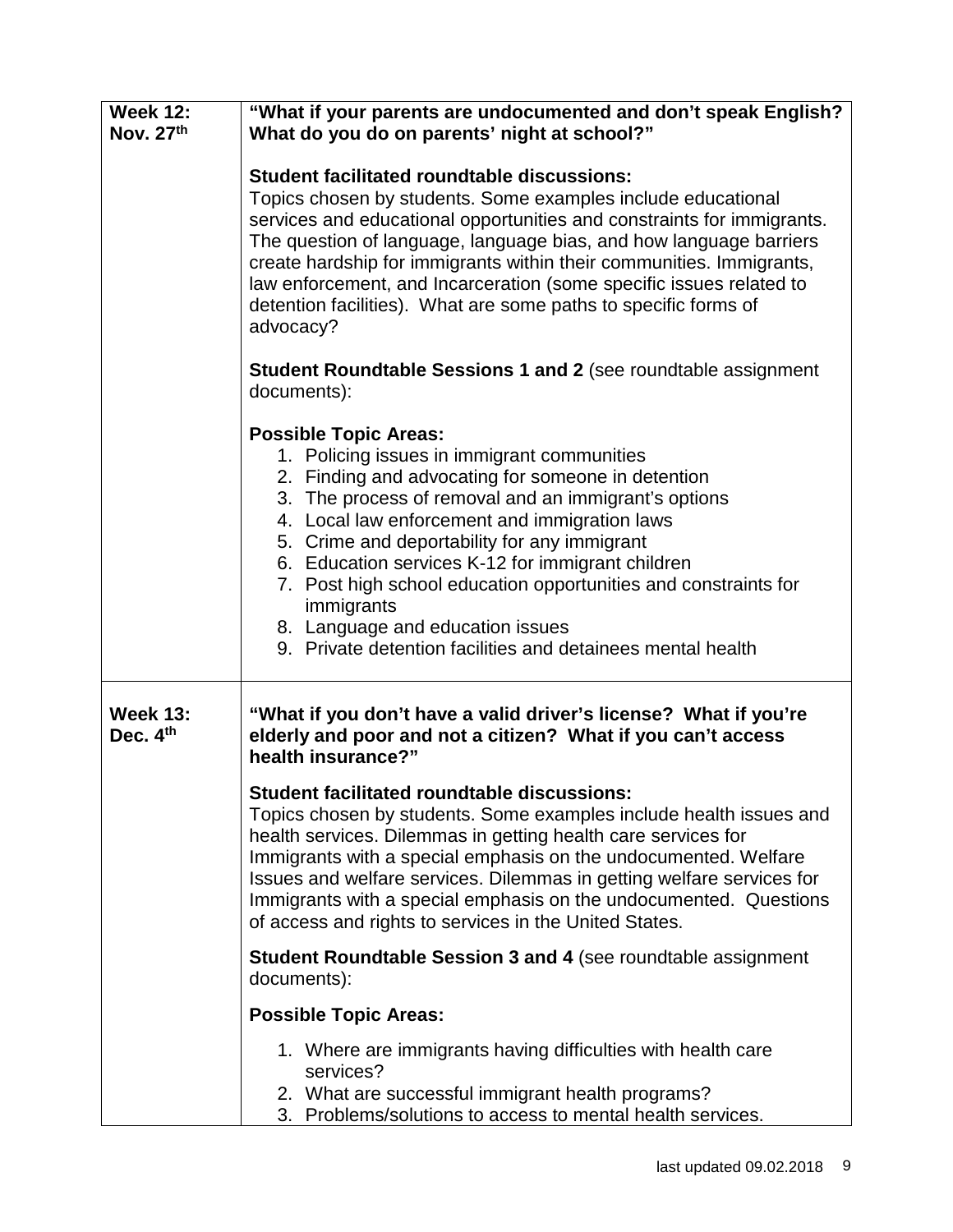| 4. Physical/mental health care service issues in Washtenaw             |
|------------------------------------------------------------------------|
| County.                                                                |
| 5. Physical and mental health care services and family issues.         |
| 6. Language issues and health care.                                    |
| 7. Who is eligible for welfare services/who is excluded?               |
| 8. What are successful immigrant welfare service programs?             |
| 9. Bias in access to public (if eligible) or private welfare services. |
| 10. Welfare service issues in Washtenaw County.                        |
| 11. Refugee welfare services.                                          |
|                                                                        |

| <b>Week 14:</b><br>Dec. 11th | Summary, Spillover, student driven topics |
|------------------------------|-------------------------------------------|
|                              |                                           |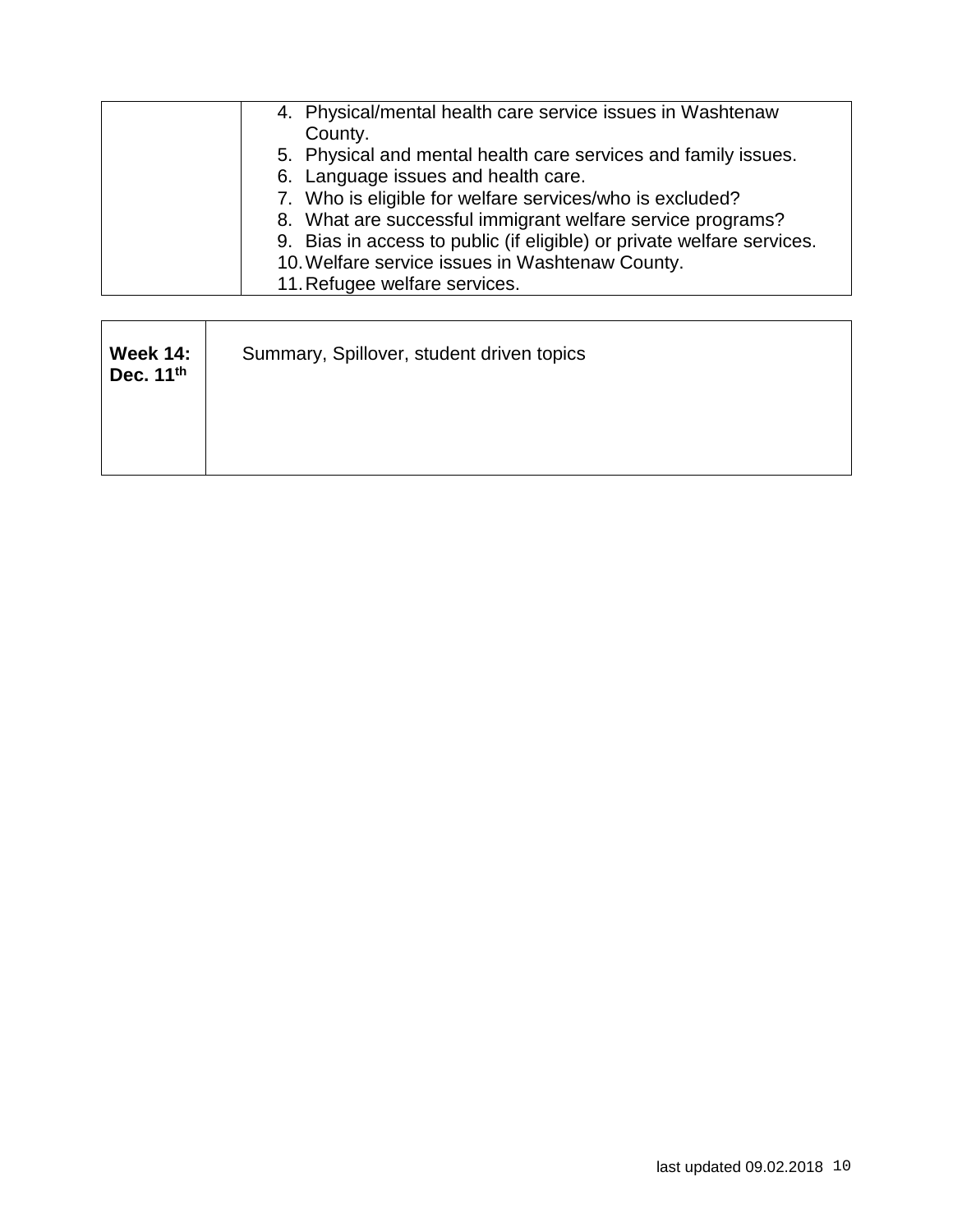#### **Resource Sites**

#### **.govs:**

U.S. Citizenship and Immigration Services. An omnibus site that has everything from rules to forms to is important to understand:<http://www.uscis.gov/>

UNHCR, the UN Refugee Agency:<http://www.unhcr.org/cgi-bin/texis/vtx/home>

Immigration, Customs, and Enforcement: [www.ice.gov](http://www.ice.gov/)

U.S. Customs and Border Protection: [www.cbp.gov](http://www.cbp.gov/)

Department of Homeland Security, Data and Statistics for Immigration. Includes the Office of Immigration Statistics, Data and Statistics, MANY important publications and fact sheets, and information about data and standards: [http://www.dhs.gov/immigration-data](http://www.dhs.gov/immigration-data-statistics)**[statistics](http://www.dhs.gov/immigration-data-statistics)** 

Bureau of Population, Refugees, and Migration for the U.S. Department of State: <http://www.state.gov/j/prm/>

U.S. Office for Immigration Review in the Department of Justice: <http://www.justice.gov/eoir/> and the Location of the Immigration Court in Detroit: <http://www.justice.gov/eoir/vll/courts3.htm#Detroit>

Office of Refugee Resettlement:<http://www.acf.hhs.gov/orr>

**.orgs:**

Immigration Advocates Network (good source of regular news) <http://www.immigrationadvocates.org/>

Undocuscholars project survey: <http://www.undocuscholars.org/>

Center for Migration Studies:<http://cmsny.org/>

Puente Movement [http://puenteaz.org](http://puenteaz.org/) Fights **enforcement** and the detention and deportation system and combats **attrition** policies.

Coalition Derechos Humanos: <http://www.derechoshumanosaz.net/>

Freedom House Detroit:<http://www.freedomhousedetroit.org/>

Colibri Center for Human Rights: [http://www.colibricenter.org](http://www.colibricenter.org/)

National Immigration Law Center:<http://nilc.org/>

Migration Policy Institute:<http://www.migrationpolicy.org/>

Immigration Policy Center:<http://www.immigrationpolicy.org/>

Worldwide group investigating detention: <https://www.globaldetentionproject.org/>

### **Resources for professionals and other:**

Inrinkarindo: a journal of African migration: <http://www.africamigration.com/>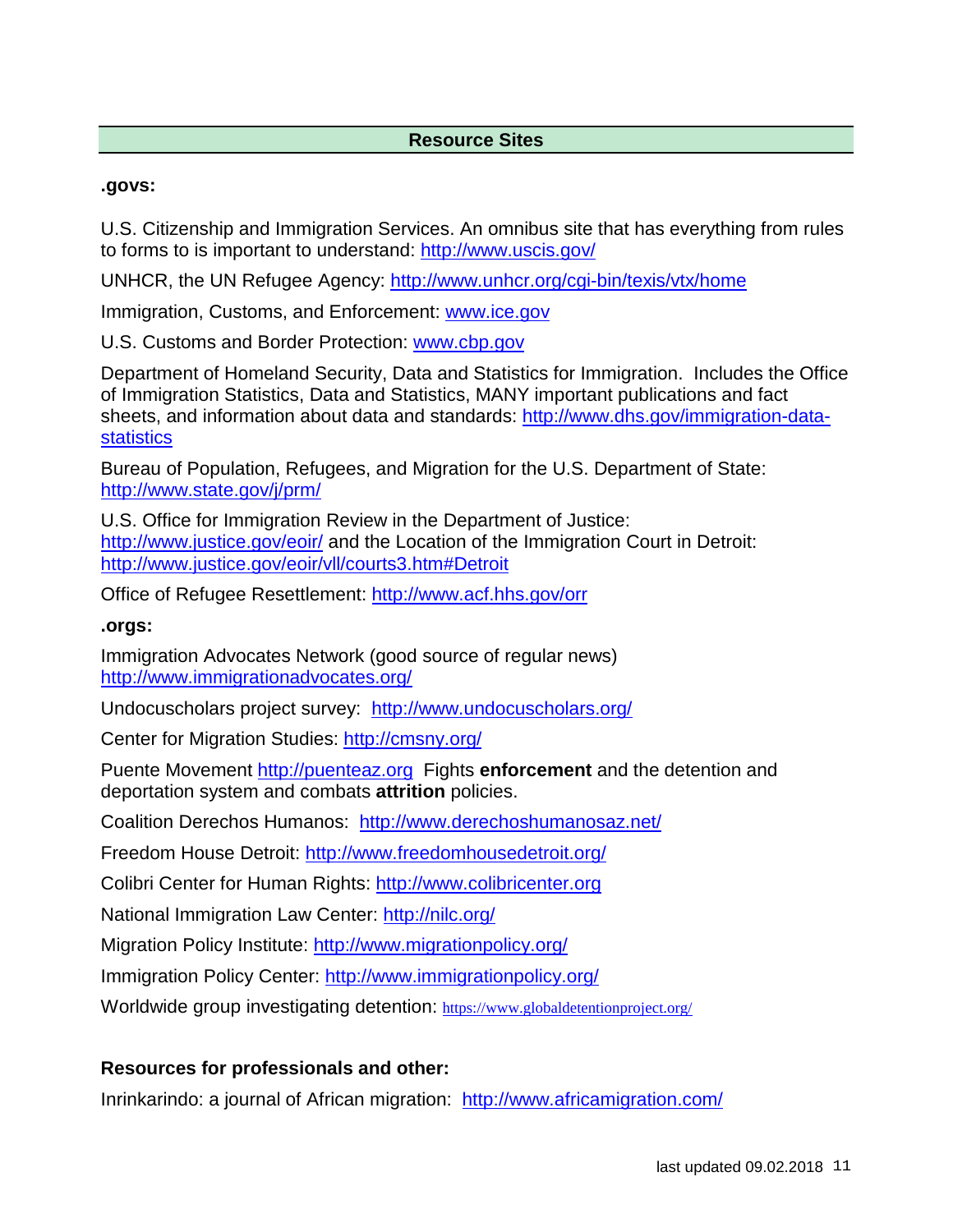Immigrant Rights Clinic at NYU law: <http://www.law.nyu.edu/immigrantrightsclinic> (contains lots of important information about immigrant detention, ICE, etc. in New York.

Federal Enforcement, Staffing, and Spending tracking site:<http://trac.syr.edu/>

Julie's list:<http://julieslist.homestead.com/ImmigrationResources.html>

Southwest Detroit Immigrant and Refugee Center:<http://www.detimmigrantcenter.com/>

The journal of the Center for Migration Studies<http://cmsny.org/jmhs/>

<http://cmsny.org/cms-research/catholicintegration/references-and-resources/> --related to Catholic church

Great advocate library <https://michiganimmigrant.org/resources/advocate-library>

Trainings for professionals <https://michiganimmigrant.org/about-us/projects/trainings-professionals> ACCESS and Take on Hate emergency toolkit <http://www.takeonhate.org/emergencytoolkit>

Welcome America welcoming week activities <https://www.welcomingamerica.org/programs/welcoming-week>

Undocumented movement and online guides

<http://www.lahuelga.com/#new-page> <https://cosecha.gitbook.io/guide/>

## **Required and Supplemental Resources**

- **All readings and other resources are free and are either linked or stored on our Canvas site.** I can also share hundreds, if not thousands, of other resources with you. Our goal is to become as familiar as possible with immigration issues.
- $\triangleright$  Given the explosion of news about immigration and major changes and policy initiatives taking place daily, it is also useful to keep up with news alerts about immigration.

## **Weekly Readings**

#### *All semester*

We will be reviewing the Immigration and Nationality Act (INA) and learning about different visa categories all semester. I don't expect you to read the INA like an article but begin to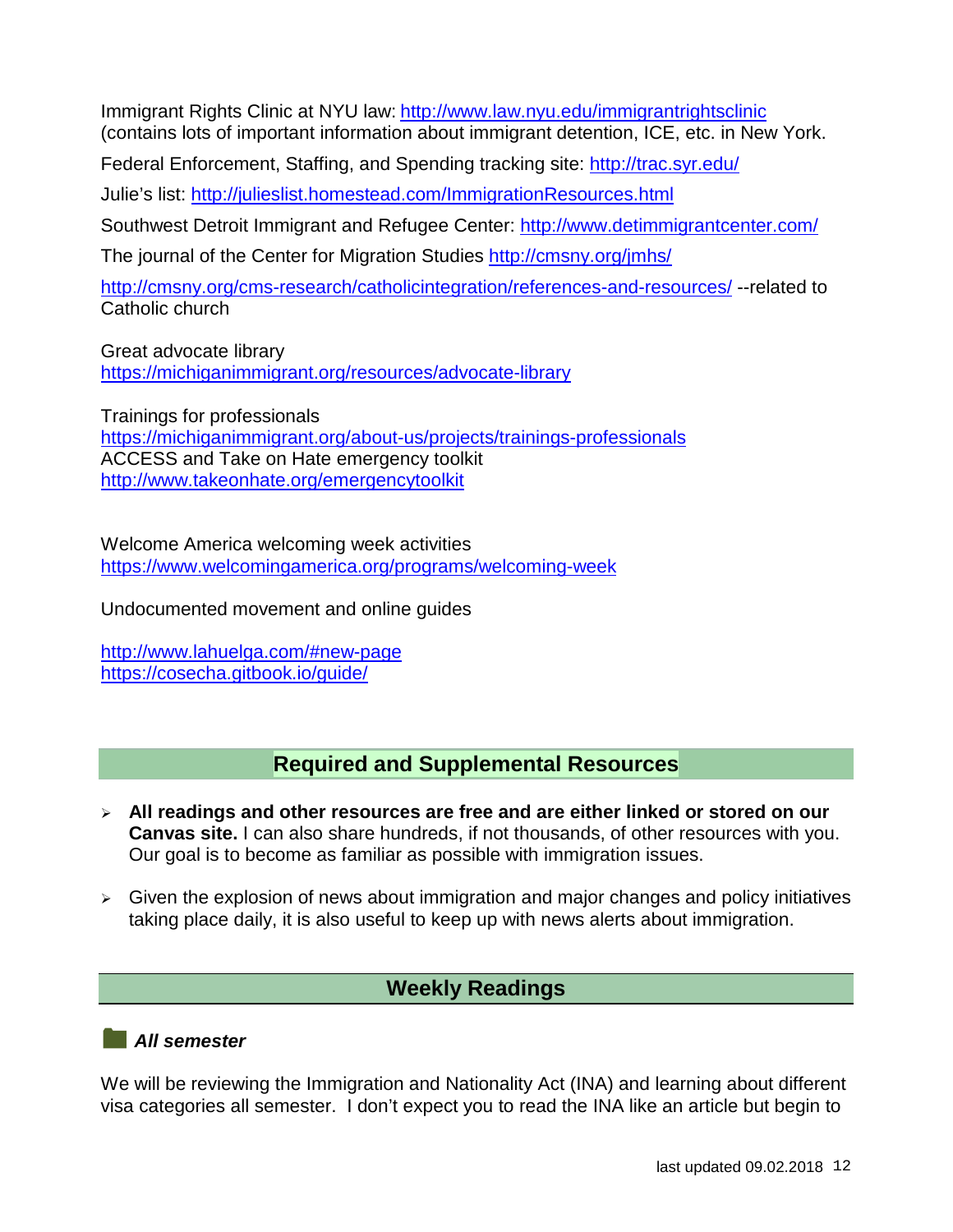pay attention to its topics and organization. The INA is the source of ALL immigration law in the United States.

\*R How the United States Immigration system Works. FAQ Sheet (The short version). 2016. The American Immigration Council. [https://www.americanimmigrationcouncil.org/research/how-united-states-immigration](https://www.americanimmigrationcouncil.org/research/how-united-states-immigration-system-works)[system-works](https://www.americanimmigrationcouncil.org/research/how-united-states-immigration-system-works)

\*R The Immigration and Nationality Act legal code. <http://www.uscis.gov/iframe/ilink/docView/SLB/HTML/SLB/act.html>

### *Date due—September 8th*

**\*R** Opportunity and Exclusion: A brief history of immigration policy. 2012 update. Ewing, Walter. *Immigration Policy Center*. [https://www.americanimmigrationcouncil.org/research/opportunity-and-exclusion-brief](https://www.americanimmigrationcouncil.org/research/opportunity-and-exclusion-brief-history-us-immigration-policy)[history-us-immigration-policy](https://www.americanimmigrationcouncil.org/research/opportunity-and-exclusion-brief-history-us-immigration-policy)

Facts about immigration and the U.S. economy. Answers to frequently asked questions. 2014. Costa, Daniel, Cooper, David, Shierholz, Heidi. *Economic Policy Institute*. <http://www.epi.org/publication/immigration-facts/> This is a very informative introduction to many issues surrounding immigration.

## *Date due—September 15th*

**\*R** Americans' views of immigrants marked by widening partisan, generational divides. Bradley Jones. *Pew Research Center*. 2016. [http://www.pewresearch.org/fact](http://www.pewresearch.org/fact-tank/2016/04/15/americans-views-of-immigrants-marked-by-widening-partisan-generational-divides/)[tank/2016/04/15/americans-views-of-immigrants-marked-by-widening-partisan](http://www.pewresearch.org/fact-tank/2016/04/15/americans-views-of-immigrants-marked-by-widening-partisan-generational-divides/)[generational-divides/](http://www.pewresearch.org/fact-tank/2016/04/15/americans-views-of-immigrants-marked-by-widening-partisan-generational-divides/) (short statistical blog post).

**\*R** The Criminalization of Immigration: Value Conflicts for the Social Work Profession. 2012. Rich Furman, Lissa R. Ackerman, Melody Loya, Susanna Jones, Nalini Negi. *Journal of Sociology & Social Welfare*, March 2012, Volume XXXIX, Number 1 [https://www.wmich.edu/hhs/newsletters\\_journals/jssw\\_institutional/individual\\_subscribers/](https://www.wmich.edu/hhs/newsletters_journals/jssw_institutional/individual_subscribers/39.1.Furman.pdf) [39.1.Furman.pdf](https://www.wmich.edu/hhs/newsletters_journals/jssw_institutional/individual_subscribers/39.1.Furman.pdf) *Start with Social Work Ethical Values and Value Discrepancies* (if you're familiar with this history)*—will be one topic of our discussions in class this week.*

**\*R** [http://blog.adl.org/anti-semitism/with-open-gates-racist-anti-refugee-video-goes](http://blog.adl.org/anti-semitism/with-open-gates-racist-anti-refugee-video-goes-viral?_ga=1.85821721.1248352535.1471463041)[viral?\\_ga=1.85821721.1248352535.1471463041](http://blog.adl.org/anti-semitism/with-open-gates-racist-anti-refugee-video-goes-viral?_ga=1.85821721.1248352535.1471463041) Read this short blog post from the Anti-Defamation League and pay particular attention to the comments.

**\*R** How Immigration and Concerns about Cultural Changes Are Shaping the 2016 Election. 2016. Robert P. Jones, Daniel Cox, E.J. Dionne, Jr., William A. Galston, Betsy Cooper, and Rachel Lienesch. *The Brookings Institution*. [http://www.prri.org/wp](http://www.prri.org/wp-content/uploads/2016/06/PRRI-Brookings-2016-Immigration-survey-report.pdf)[content/uploads/2016/06/PRRI-Brookings-2016-Immigration-survey-report.pdf](http://www.prri.org/wp-content/uploads/2016/06/PRRI-Brookings-2016-Immigration-survey-report.pdf) . Read Anxieties about Personal Safety and Well-Being (pp. 10—12) and Anxieties about cultural change (pp. 13—22). I will also talk about other sections during lecture time.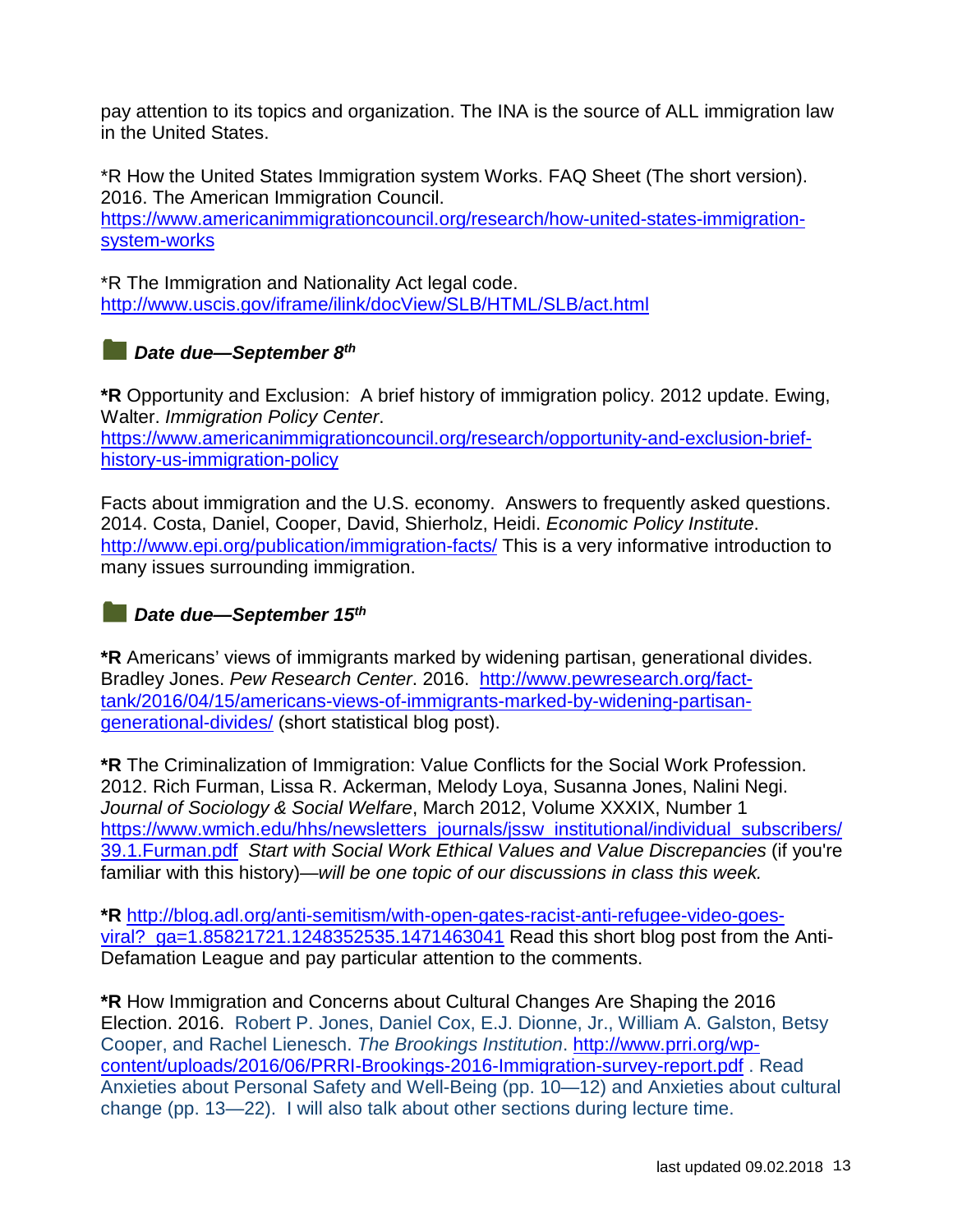The Nativist Lobby: Three Faces of Intolerance. 2009. Heidi Beirich (Edited by Mark Potok). *Southern Poverty Law Center.*

[https://www.splcenter.org/sites/default/files/d6\\_legacy\\_files/downloads/splc\\_nativistlobby.p](https://www.splcenter.org/sites/default/files/d6_legacy_files/downloads/splc_nativistlobby.pdf) [df](https://www.splcenter.org/sites/default/files/d6_legacy_files/downloads/splc_nativistlobby.pdf) (skim)

The criminalization of immigration in the United States. 2015. Walter A. Ewing, Daniel E. Martinez, and Ruben G. Rumbaut. *American Immigration Council*. Read pages 10—21

Public Attitudes toward Immigration. 2014. Jens Hainmueller and Daniel J. Hopkins. *Annual Review of Political Science*, volume 17.

The Hidden American Immigration Consensus: A Conjoint Analysis of Attitudes toward Immigrants. 2015. Jens Hainmueller and Daniel J. Hopkins. *American Journal of Political Science*, Vol. 59, No. 3. Pp. 529–548.

[http://www.adl.org/assets/pdf/civil-rights/immigration/Immigrants-Targeted-](http://www.adl.org/assets/pdf/civil-rights/immigration/Immigrants-Targeted-UPDATE_2008.pdf?_ga=1.73253523.1248352535.1471463041)[UPDATE\\_2008.pdf?\\_ga=1.73253523.1248352535.1471463041](http://www.adl.org/assets/pdf/civil-rights/immigration/Immigrants-Targeted-UPDATE_2008.pdf?_ga=1.73253523.1248352535.1471463041) Skim this Anti Defamation League 2008 report.

Economic Insecurity, Prejudicial Stereotypes, and Public Opinion on Immigration Policy. Peter Burns and James G. Gimpel. Political Science Quarterly,Vol. 115, No. 2 (Summer, 2000), pp. 201-225. The Academy of Political Science. Stable URL: <http://www.jstor.org/stable/2657900>

Communicative behavior and conflict between African-American customers and Korean immigrant retailers in Los Angeles. Benjamin Bailey. 2000. Discourse & Society. Vol 11(1): 86—108. SAGE Publications.

#### *Date due September 22nd*

**\*R** What Every Social Worker Should Know About Immigration Law. 2008. Emily Haverkamp. *Social Work Today* Vol. 8 No. 1 P. 26 **<http://www.socialworktoday.com/archive/janfeb2008p26.shtml>** *An example of an incomplete review of immigration law and law related to immigrants.* 

**\*R** Read at least one of the **following four** articles:

Immigrants and WIOA Services. Comparison of Native and Foreign-Born Adults in Michigan. 2016. Margie McHugh and Madeleine Morawski. Migration Policy Institute. [http://www.migrationpolicy.org/research/immigrants-and-wioa-services-comparison](http://www.migrationpolicy.org/research/immigrants-and-wioa-services-comparison-sociodemographic-characteristics-native-and-foreign)[sociodemographic-characteristics-native-and-foreign](http://www.migrationpolicy.org/research/immigrants-and-wioa-services-comparison-sociodemographic-characteristics-native-and-foreign)

Voices of Concern, Voices of Hope: Experiences of African Immigrants in Detroit. Undated mimeo. David C. Koelsch, Professor of Law, Director, Immigration Law Clinic University of Detroit Mercy School of Law. <https://www.law.berkeley.edu/files/Koelschpaper.pdf>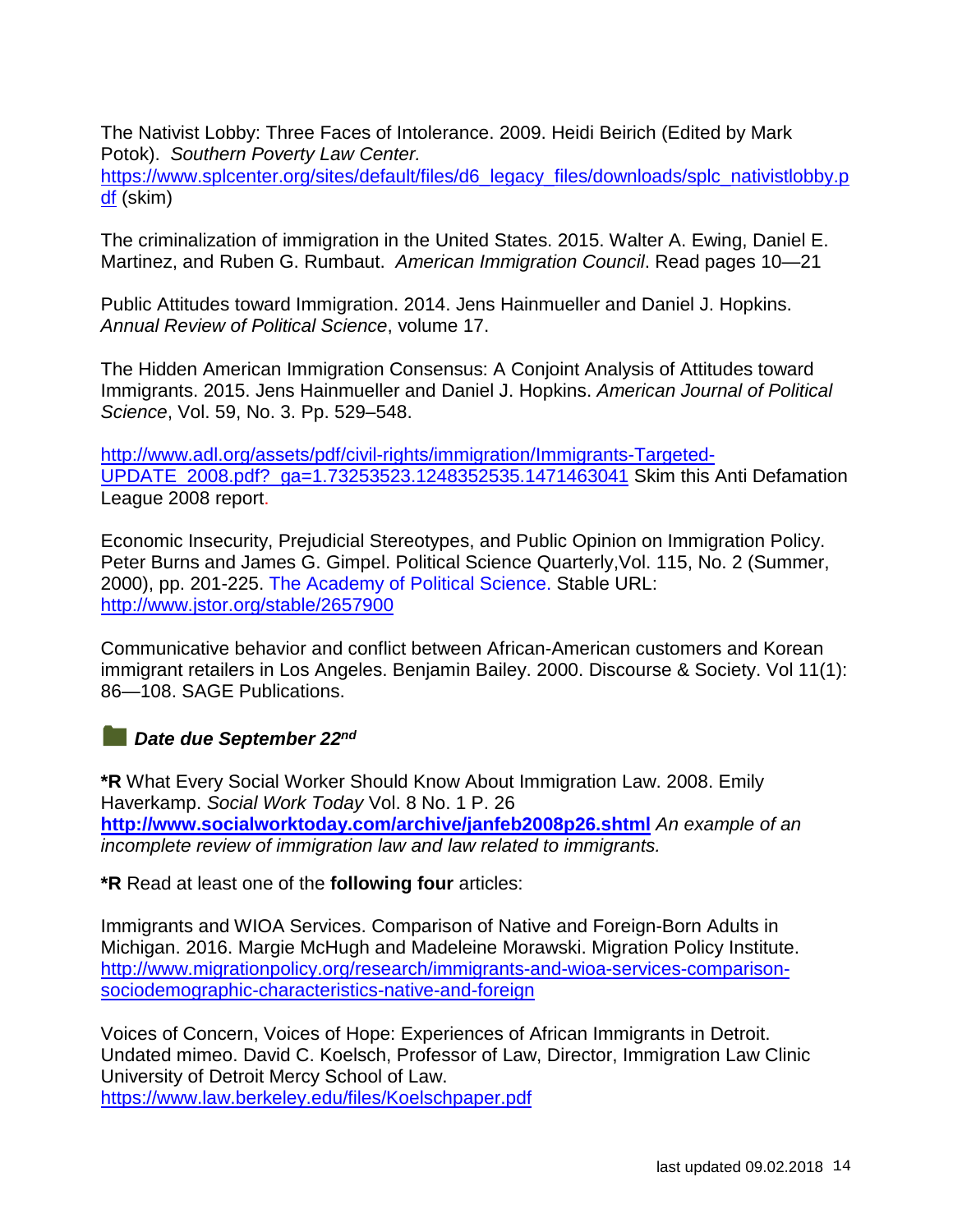Tell em you're from Detroit: Chinese Americans in the Model City. Chapter 3 of Asian Americans in Michigan: Voices from the Midwest. 2015. Chelsea Zuzindlak. [https://books.google.com/books?hl=en&lr=&id=Q311BwAAQBAJ&oi=fnd&pg=PP1&dq=asi](https://books.google.com/books?hl=en&lr=&id=Q311BwAAQBAJ&oi=fnd&pg=PP1&dq=asians+in+michigan&ots=wu0OLaZQ9w&sig=fOY1hXvCstzb8gYPejoyUr64kuA#v=onepage&q=asians%20in%20michigan&f=false) [ans+in+michigan&ots=wu0OLaZQ9w&sig=fOY1hXvCstzb8gYPejoyUr64kuA#v=onepage&](https://books.google.com/books?hl=en&lr=&id=Q311BwAAQBAJ&oi=fnd&pg=PP1&dq=asians+in+michigan&ots=wu0OLaZQ9w&sig=fOY1hXvCstzb8gYPejoyUr64kuA#v=onepage&q=asians%20in%20michigan&f=false) [q=asians%20in%20michigan&f=false](https://books.google.com/books?hl=en&lr=&id=Q311BwAAQBAJ&oi=fnd&pg=PP1&dq=asians+in+michigan&ots=wu0OLaZQ9w&sig=fOY1hXvCstzb8gYPejoyUr64kuA#v=onepage&q=asians%20in%20michigan&f=false)

New Americans in Michigan: The political and economic power of Immigrants, Latinos, and Asians in the Great Lakes State. 2015. American Immigration Council Fact Sheet.

[https://www.americanimmigrationcouncil.org/sites/default/files/research/new\\_americans\\_in](https://www.americanimmigrationcouncil.org/sites/default/files/research/new_americans_in_michigan_2015.pdf) michigan 2015.pdf

Living in paradise?: Africans in America. Femi Ojo-Ade. 2007 (check date). Ìrìnkèrindò\_ a journal of African migration.

South Asian American Voices for Impact—view advocacy site. <http://www.saa-vi.org/>

Social Work Podcast: Social Work with Immigrants and Refugees: Interview with Dr. Elaine Congress and Fernando Changy-Muy, J.D. 2009. <http://socialworkpodcast.blogspot.com/2009/01/social-work-with-immigrants-and.html>

The complexity and ambivalence of immigration attitudes: Ambivalent stereotypes predict conflicting attitudes toward immigration policies. 2013. Reyna, Christine; Dobria, Ovidiu; Wetherell, Geoffrey. *Cultural Diversity and Ethnic Minority Psychology*, Vol 19(3), 342-356.

### **Date due—September 29th**

**\*R** Immigration Activists Launch "Embrace Your Power" Campaign on National Voter registration Day. September 23, 2014. Grace DeWitt and Hillary Jackson. Annenberg TV News (very short). [http://www.atvn.org/news/2014/09/immigration-activists-launch](http://www.atvn.org/news/2014/09/immigration-activists-launch-embrace-your-power-campaign-national-voter-registration-da)[embrace-your-power-campaign-national-voter-registration-da](http://www.atvn.org/news/2014/09/immigration-activists-launch-embrace-your-power-campaign-national-voter-registration-da)

**\*R** The Economic Impact of Naturalization on Immigrants and Cities. Research Report. 2015. Maria Enchautegui and Linda Giannarelli. *The Urban Institute*. [http://www.urban.org/sites/default/files/alfresco/publication-pdfs/2000549-The-Economic-](http://www.urban.org/sites/default/files/alfresco/publication-pdfs/2000549-The-Economic-Impact-of-Naturalization-on-Immigrants-and-Cities.pdf)[Impact-of-Naturalization-on-Immigrants-and-Cities.pdf](http://www.urban.org/sites/default/files/alfresco/publication-pdfs/2000549-The-Economic-Impact-of-Naturalization-on-Immigrants-and-Cities.pdf)

**\*R**--Latino mobilization in new immigrant destinations: The Anti\_H.R. 4437 protests in Nebraska cities. 2009. Benjamin-Alvarado, Jonathan; Louis DeSipo and Celeste Montoya. *Urban Affairs Review* 44(5:718). A little old but still interesting.

**\*R** A guide to naturalization. M-476 (03.12 revision). U.S. Citizenship and Immigration Services. <http://www.uscis.gov/sites/default/files/files/article/M-476.pdf> *I know it's long so just skim it and keep it as part of your toolkit.*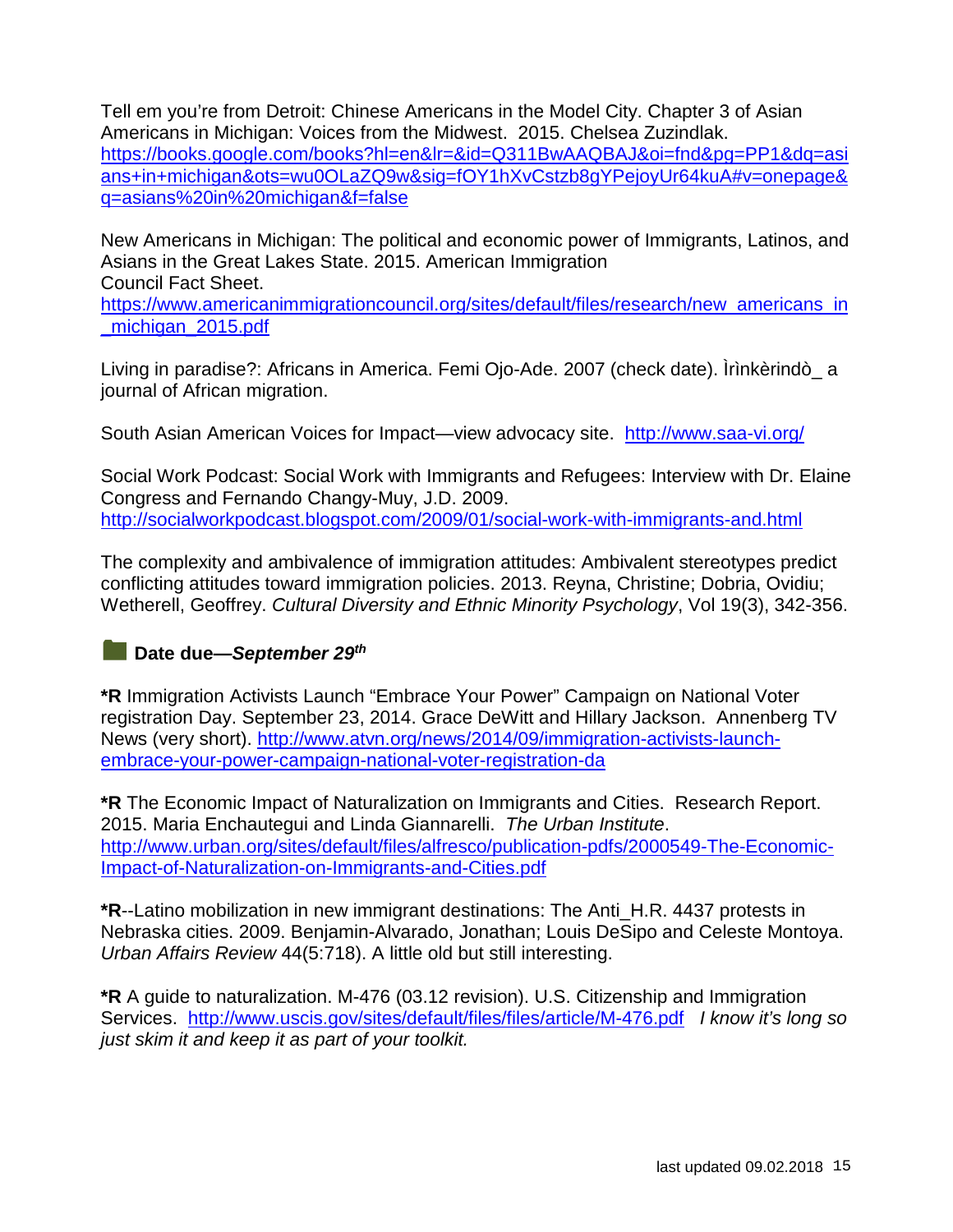Patler, Caitlin and Roberto G. Gonzales. 2015. "Framing Citizenship: Media Coverage of Anti Deportation Cases Led by Undocumented Immigrant Youth Organizations." Journal of Ethnic and Migration Studies, Volume 41, No. 9, 1453-1474.

10 Steps to Naturalization: understanding the process of becoming a U.S. citizen. M-1051 (09.12 revision) U.S. Citizenship and Immigration Services. (just skim—handy to know what is in it to pass on to people).

Hispanic voters and the election (pp. 49—53), chapter 6 of 2016 Campaign: Strong Interest, Widespread Dissatisfaction. 2016. Pew Research Center. [http://newamericanscampaign.org/wp-content/uploads/Increasing-Naturalization-Rates](http://newamericanscampaign.org/wp-content/uploads/Increasing-Naturalization-Rates-through-Innovation-and-Collaboration.pdf)[through-Innovation-and-Collaboration.pdf](http://newamericanscampaign.org/wp-content/uploads/Increasing-Naturalization-Rates-through-Innovation-and-Collaboration.pdf)

Is this the year of the Latino voter? 2016. Eliza Newlin Carley. *Prospect*  <http://prospect.org/article/year-latino-voter>

The 2006 mega marchas in greater Los Angeles: Counter hegemonic movement and the future of *El Migrante* struggle. 2009. Gonzales, Alfonzo. *Latino Studies* 7(1:30).

The Naturalization of U.S. Immigrants: Why Citizenship Rates Differ by State. 2016. Tamara M. Woroby and Melissa A. Osborne Groves. *Review of Social Science*. Vol 1 (7).

The dynamics of immigration and local governance in Santa Ana: neighborhood activism, overcrowding, and land use policy. 2002. Harwood, Stacy and Dowell Myers. *Policy Studies Journal* 30(1).

Opening Doors to Citizenship. Undated. The New Americans Campaign. [http://newamericanscampaign.org/wp-content/uploads/NAC-Evaluation-Summary-](http://newamericanscampaign.org/wp-content/uploads/NAC-Evaluation-Summary-Opening-Doors-to-Citizenship.pdf)[Opening-Doors-to-Citizenship.pdf](http://newamericanscampaign.org/wp-content/uploads/NAC-Evaluation-Summary-Opening-Doors-to-Citizenship.pdf)

Increasing Naturalization Rates through Innovation and Collaboration. A Report on Year 3 of the New Americans Campaign. 2015. Ria Sengupta Bhatt and Dina de Veer. The New Americans Campaign. [http://newamericanscampaign.org/wp-content/uploads/Increasing-](http://newamericanscampaign.org/wp-content/uploads/Increasing-Naturalization-Rates-through-Innovation-and-Collaboration.pdf)[Naturalization-Rates-through-Innovation-and-Collaboration.pdf](http://newamericanscampaign.org/wp-content/uploads/Increasing-Naturalization-Rates-through-Innovation-and-Collaboration.pdf)

Immigration Activists Launch "Embrace Your Power" Campaign on National Voter registration Day. September 23, 2014. Grace DeWitt and Hillary Jackson. Annenberg TV News (very short). [http://www.atvn.org/news/2014/09/immigration-activists-launch](http://www.atvn.org/news/2014/09/immigration-activists-launch-embrace-your-power-campaign-national-voter-registration-da)[embrace-your-power-campaign-national-voter-registration-da](http://www.atvn.org/news/2014/09/immigration-activists-launch-embrace-your-power-campaign-national-voter-registration-da)

General area for citizenship services at USCIS:<http://www.uscis.gov/us-citizenship> (this is not required, but, again, it helps to familiarize yourself with the site).

The economic value of citizenship for immigrants in the United States. 2012. Madeleine Sumption and Sarah Flamm. Migration Policy Institute. September.

Instructions for Form N-400, the application for naturalization:<http://www.uscis.gov/n-400>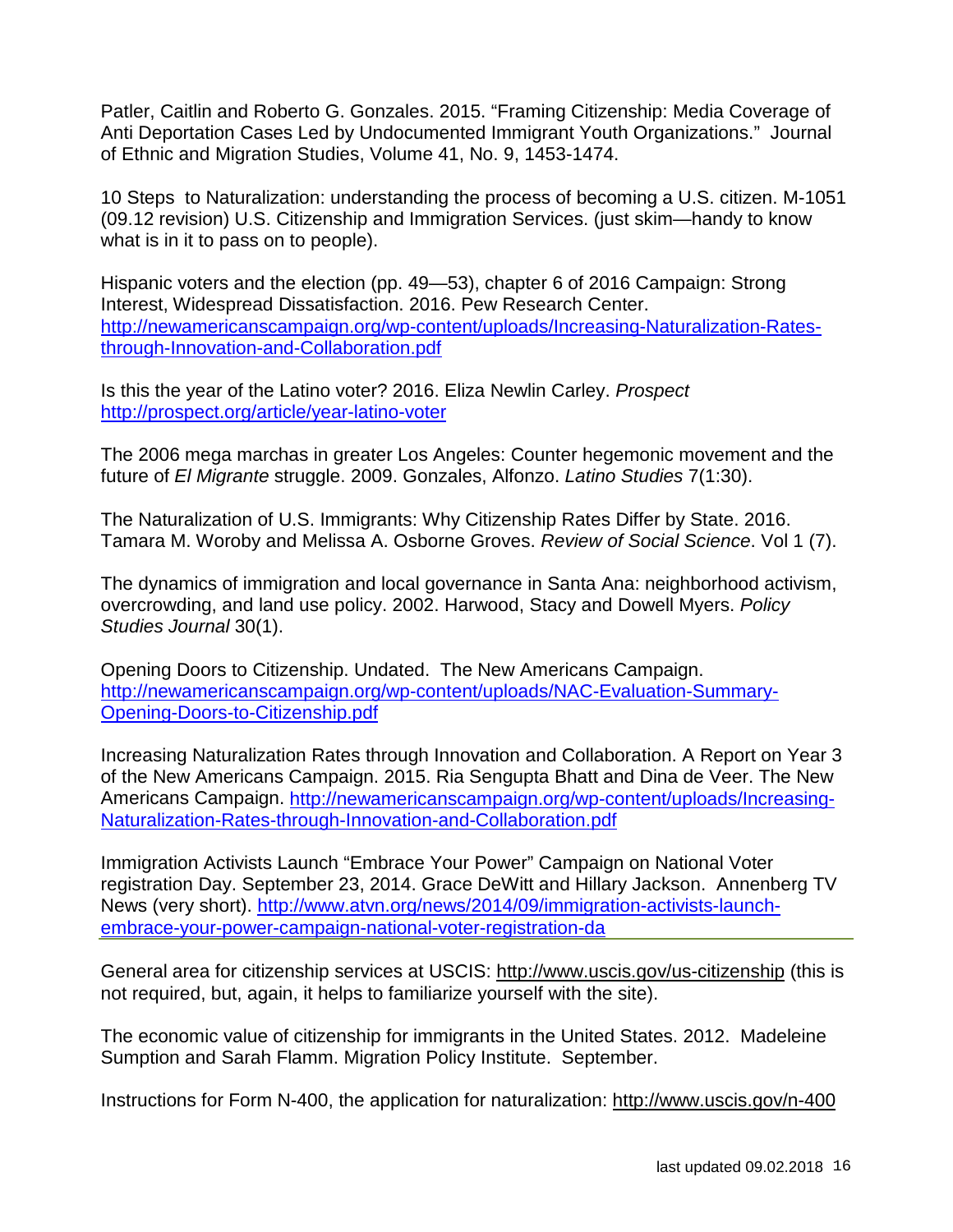Heyman, Josiah McC. 2008. Constructing a virtual wall: Race and citizenship in U.S/. Mexico border policing. *Journal of the Southwest* 50(3:305).

Baker-Cristales, Beth. 2009. Mediated resistance: The construction of liberal citizenship in the immigrant rights movement. *Latino Studies* 7(1:60).

### **Date due—October 6th**

**\*R** How the United States Immigration system Works. FAQ Sheet (The short version). 2016. *The American Immigration Council.*  [https://www.americanimmigrationcouncil.org/research/how-united-states-immigration](https://www.americanimmigrationcouncil.org/research/how-united-states-immigration-system-works)[system-works](https://www.americanimmigrationcouncil.org/research/how-united-states-immigration-system-works)

**\*R** What Part of Legal Immigration Don't You Understand? *Infographic from 2008 article in Reason Magazine. <https://reason.org/files/a87d1550853898a9b306ef458f116079.pdf>*

**\*R** Secure Communities: Burdening Local Law and Undermining the U Visa. 2013. Lindsey J. Gill. *William and Mary Law Review. <http://scholarship.law.wm.edu/cgi/viewcontent.cgi?article=3491&context=wmlr>*

**\*R** Read at least one of the **three** following articles:

1. The H-1B Visa Program: A Primer on the Program and Its Impact on Jobs, Wages, and the Economy. 2016. The American Immigration Council. [https://exchange.americanimmigrationcouncil.org/sites/default/files/research/the\\_h-](https://exchange.americanimmigrationcouncil.org/sites/default/files/research/the_h-1b_visa_program_a_primer_on_the_program_and_its_impact_on_jobs_wages_and_the_economy.pdf)[1b\\_visa\\_program\\_a\\_primer\\_on\\_the\\_program\\_and\\_its\\_impact\\_on\\_jobs\\_wages\\_and\\_the\\_e](https://exchange.americanimmigrationcouncil.org/sites/default/files/research/the_h-1b_visa_program_a_primer_on_the_program_and_its_impact_on_jobs_wages_and_the_economy.pdf) [conomy.pdf.](https://exchange.americanimmigrationcouncil.org/sites/default/files/research/the_h-1b_visa_program_a_primer_on_the_program_and_its_impact_on_jobs_wages_and_the_economy.pdf) (very short).

2. Types of U.S. Work Visas. Summaries of the most frequently obtained U.S. work visas. <http://www.alllaw.com/articles/nolo/us-immigration/types-work-visas.html>

3. That's no way to treat a guest: Why the H2A Agricultural Visa program fails U.S. and Foreign Workers. 2012 (?). Etan Newman. Farmworker Justice Report. [https://www.farmworkerjustice.org/sites/default/files/documents/7.2.a.6%20No%20Way%2](https://www.farmworkerjustice.org/sites/default/files/documents/7.2.a.6%20No%20Way%20To%20Treat%20A%20Guest%20H-2A%20Report.pdf) [0To%20Treat%20A%20Guest%20H-2A%20Report.pdf](https://www.farmworkerjustice.org/sites/default/files/documents/7.2.a.6%20No%20Way%20To%20Treat%20A%20Guest%20H-2A%20Report.pdf) Read the Executive Summary and Part 1: An Inherently Flawed System (pp.10—17).

**\*R**--General area for green card acquisition at USCIS:<http://www.uscis.gov/greencard>

This section of US Citizenship and Immigration Services provides detailed information on the acquisition, use and rights and responsibilities of a green card. Every social worker should have knowledge of this basic information. You don't have to memorize (or even carefully read) every single part of this area—but familiarize yourself with all its parts and learn what you can find on this site. The first area provides four links to the categories of qualification for a green card. The second area, called "After the Green Card" links information for green card holders; in particular, read the section on rights and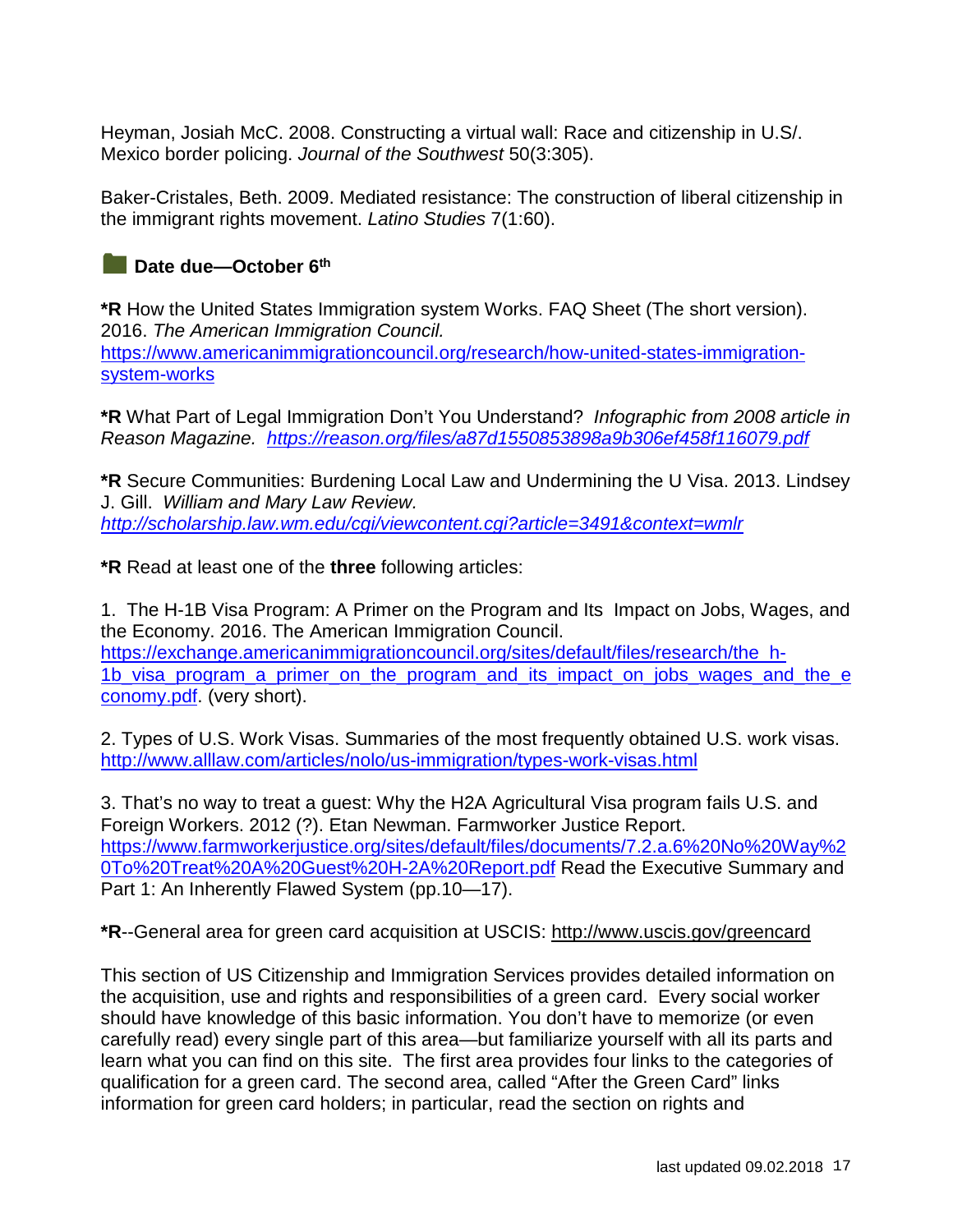responsibilities (important for social workers). The last area is called "Green Card Processes & Procedures. It's a bit long but read the link on "Green Card Eligibility".

### **Date due—October 13th**

**\*R**—The death of Joseline. Immigration stories from the Arizona badlands. 2010. Margaret Regan. Beacon Press (very short).

**\*R** There is no Mistaking She is Dead. 2015. Jason de Leon. Salon News. http://www.salon.com/2015/10/11/there is no\_mistaking that she is dead am i\_robbing [\\_her\\_of\\_her\\_dignity\\_to\\_photograph\\_her\\_corpse/#](http://www.salon.com/2015/10/11/there_is_no_mistaking_that_she_is_dead_am_i_robbing_her_of_her_dignity_to_photograph_her_corpse/) (short)

**\*R**—Chinese Immigrants Chase Opportunity in America. 2007. <http://www.npr.org/templates/story/story.php?storyId=16356755> *Listen to the NPR report (or read the transcript) on undocumented immigration from China (less than 8 minutes long).*

**\*R**—Insecure communities: Latino perception of police involvement in immigration enforcement. May, 2013. Theodore, Nik. Department of urban planning and policy, the University of Chicago.

[http://www.policylink.org/sites/default/files/INSECURE\\_COMMUNITIES\\_REPORT\\_FINAL.](http://www.policylink.org/sites/default/files/INSECURE_COMMUNITIES_REPORT_FINAL.PDF) [PDF](http://www.policylink.org/sites/default/files/INSECURE_COMMUNITIES_REPORT_FINAL.PDF)

**\*R** Divided by Detention: Asylum-Seeking Families' Experiences of Separation. 2016. Leigh Barrick. American Immigration Council Special Report. [https://www.americanimmigrationcouncil.org/research/divided-by-detention-asylum](https://www.americanimmigrationcouncil.org/research/divided-by-detention-asylum-seeking-families-experience-of-separation)[seeking-families-experience-of-separation](https://www.americanimmigrationcouncil.org/research/divided-by-detention-asylum-seeking-families-experience-of-separation)

**\*R** And ONE of the following **two** articles (or both if you can):

**\*R**—Life as an undocumented immigrant: how restrictive immigration policies affect everyday life. August, 2012. Garcia, Angela S. and David G. Keyes. *Center for American Progress*. [https://cdn.americanprogress.org/wp](https://cdn.americanprogress.org/wp-content/uploads/issues/2012/03/pdf/life_as_undocumented.pdf)[content/uploads/issues/2012/03/pdf/life\\_as\\_undocumented.pdf](https://cdn.americanprogress.org/wp-content/uploads/issues/2012/03/pdf/life_as_undocumented.pdf)

**\*R**—When do papers matter? An institutional analysis of undocumented life in the United States. 2012. Gleeson, Shannon and Roberto G. Gonzalez. *International Migration*. 50(4).

My Life as an Undocumented Immigrant. 2011. Vargas, Jose Antonio. *The New York Times Magazine*. June 22.

What you need to know about the president's legal authority to expand deferred action for unauthorized immigrants. 2014. Costa, Daniel. [http://www.epi.org/blog/presidents-legal](http://www.epi.org/blog/presidents-legal-authority-expand-deferred/)[authority-expand-deferred/.](http://www.epi.org/blog/presidents-legal-authority-expand-deferred/) August 15, 2014.

For Asian undocumented immigrants, a life of secrecy. May, 2013. *The Atlantic*.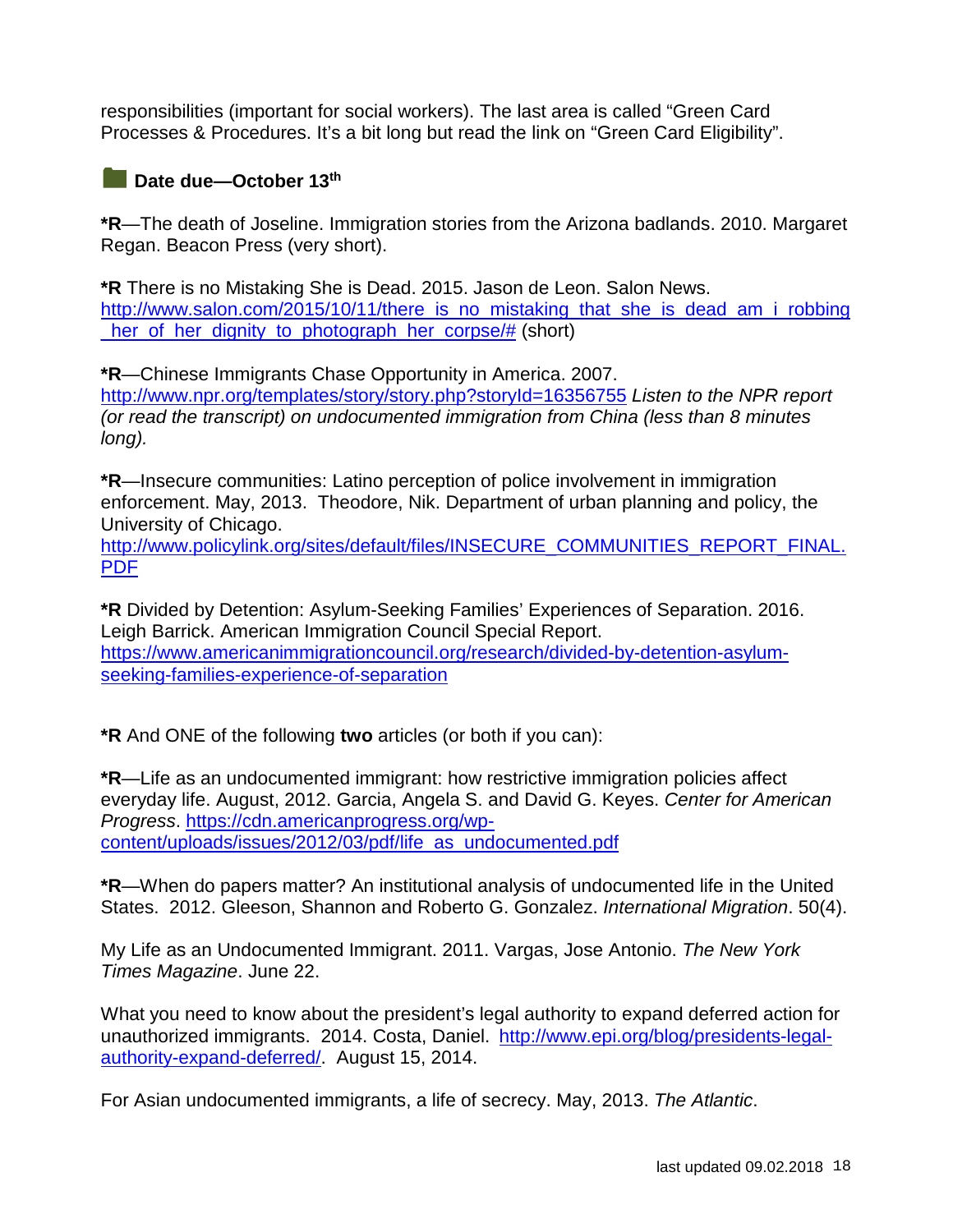Understanding the Potential Impact of Executive Action on Immigration Enforcement. 2015. Marc R. Rosenblum. Migration Policy Institute.

Avoiding Unintended Consequences in Civil Advocacy for Criminally Charged Immigrants. Das, Alina. in *Social Work with Immigrants and Refugees* (Fernando Chang-Muy and Elaine P. Congress, ed., Springer Publishing Company, 2009.

**READ THIS SOMETIME—**Health and Social Service Needs of U.S. Citizen Children with Detained or Deported Immigrant Parents. 2015. Heather Koball, Randy Capps, Krista Pereira, Andrea Campetella, Sara Hooker, Juan Manuel Pedroza, William Monson, and Sandra Huerta. Washington D. C. Migration Policy Institute.

#### **Date due--October 20th**

**\*R**—In the Shadow of the Wall: Family Separation, Immigration Enforcement, and Security. 2013. Various authors. The Center for Latin American Studies, The Univeristy of Arizona. Read pps. 16—21 on the crossing experience. [http://las.arizona.edu/sites/las.arizona.edu/files/UA\\_Immigration\\_Report2013web.pdf](http://las.arizona.edu/sites/las.arizona.edu/files/UA_Immigration_Report2013web.pdf)

**\*R-** America's Shameful Prison Camps. 2015. Raul A. Rayes. [http://www.cnn.com/2015/07/23/opinions/reyes-immigration](http://www.cnn.com/2015/07/23/opinions/reyes-immigration-detention/?iid=ob_article_footer_expansion&iref=obnetwork)[detention/?iid=ob\\_article\\_footer\\_expansion&iref=obnetwork](http://www.cnn.com/2015/07/23/opinions/reyes-immigration-detention/?iid=ob_article_footer_expansion&iref=obnetwork)

**\*R** Detainees Sentenced in Seconds in 'Streamline' Justice on Border FEB. 11, 2014. FERNANDA SANTOS. New York Times. (news article—very short) [http://www.nytimes.com/2014/02/12/us/split-second-justice-as-us-cracks-down-on-border](http://www.nytimes.com/2014/02/12/us/split-second-justice-as-us-cracks-down-on-border-crossers.html)[crossers.html](http://www.nytimes.com/2014/02/12/us/split-second-justice-as-us-cracks-down-on-border-crossers.html)

Hidden Camera of Mass Deportation and Protest. 2016. Abby Martin.**[http://trofire.com/2016/02/19/hidden-camera-of-mass-deportation-trial-and](http://trofire.com/2016/02/19/hidden-camera-of-mass-deportation-trial-and-protest-operation-streamline-abby-martins-empire-files/)[protest-operation-streamline-abby-martins-empire-files/](http://trofire.com/2016/02/19/hidden-camera-of-mass-deportation-trial-and-protest-operation-streamline-abby-martins-empire-files/)**

The All-in-One Guide to Defeating ICE Hold Requests. 2012. Lena Graber. National Immigration Project of the National Lawyers Guild. https://www.ilrc.org/sites/default/files/resources/013 all in one quide.pdf

The Immigration and Nationality Act legal code. <http://www.uscis.gov/iframe/ilink/docView/SLB/HTML/SLB/act.html>

The Worst Company in the World Wants You in Prison: [http://www.bravenewfilms.org/worstcompany.](http://www.bravenewfilms.org/worstcompany) (date unknown). With Henry Rollins. Brave New Films. (clip—very short)

Justice Department Won't Discuss Status of Operation Streamline. Sep 23, 2014. [Jack](http://immigration-naturalization-law.com/author/jackpinnix/)  [Pinnix.](http://immigration-naturalization-law.com/author/jackpinnix/) [Immigration News.](http://immigration-naturalization-law.com/category/immigration-news/) (news article—very short)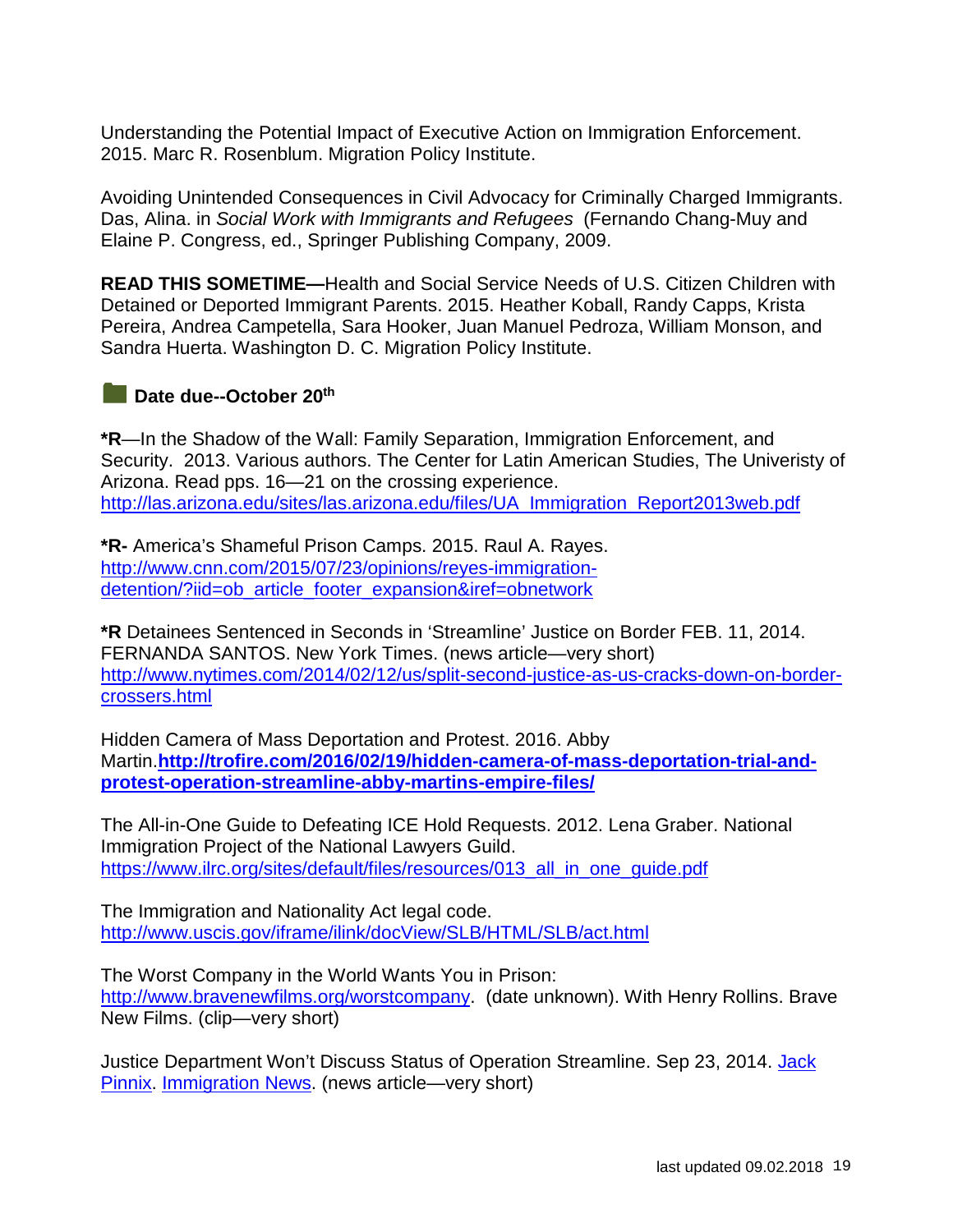Federal-Local Cooperation on Immigration Enforcement Frayed; Chance for Improvement Exists: [http://www.migrationpolicy.org/news/federal-local-cooperation-immigration](http://www.migrationpolicy.org/news/federal-local-cooperation-immigration-enforcement-frayed-chance-improvement-exists)[enforcement-frayed-chance-improvement-exists](http://www.migrationpolicy.org/news/federal-local-cooperation-immigration-enforcement-frayed-chance-improvement-exists) 2015. Marc R. Rosenblum. Migration Policy Institute.

Immigration Enforcement in the United States: The Rise of a Formidable Machinery. 2013. Doris Meissner, et al. Migration Policy Institute. Read any **one** of Chapter 2—6 (of course, more if you want).

Severing a lifeline: The neglect of children in America's immigration policy. 2009. Kremer, James, et al. Dorsey and Whitman LLP for *The Urban Institute*. CHAPTERS 5 AND 6 ONLY!

Use of Force Policy, Guidelines, and Procedures Handbook. 2014 (May). HB 4500-01C. Office of Training and Development, U.S. Customs and Border Patrol.

The deportation machine: a citizen trapped in the system. 2013. William Finnegan. *The New Yorker.*

Through the prism of national security: major immigration and policy changes in the decade since 9/11. 2011. Mittelstat, Michelle, et al. *Migration Policy Institute* Immigration Facts.

ICE online detention facility locator:<http://www.ice.gov/detention-facilities/>

ICE online detainee locator: [https://locator.ice.gov/odls/homePage.do,](https://locator.ice.gov/odls/homePage.do) and important information about the ICE detainee locator system:<https://locator.ice.gov/odls/about.jsp>

Unbalanced Scales of Justice: How ICE is preventing non-citizens from Having Equal Access to Diversion Programs and Therapeutic Courts. 2012. Dill, Sara Elizabeth. *Family Court Review* 50 (4).

### **Date due—October 27th**

**\*R** DACA at Four: Participation in the Deferred Action Program and its Impacts. 2016. Faye Hipsman, Bárbara Gómez-Aguiñaga, and Randy Capps. *Migration Policy Institute* Issue Brief.

**\*R**— Dreamers Unbound: Immigrant Youth Mobilizing. 2015. Walter Nicolls and Tara Fiorito. New Labor Forum. CUNY School of Professional Studies <http://newlaborforum.cuny.edu/2015/01/19/dreamers-unbound-immigrant-youth-mobilizing/>

**\*R** Read any of the articles in the toolbox for United We Dream. <http://unitedwedream.org/toolbox/>

**\*R**--My Un(DACA)mented Life: Experiences of Undocumented Immigrant Young Adults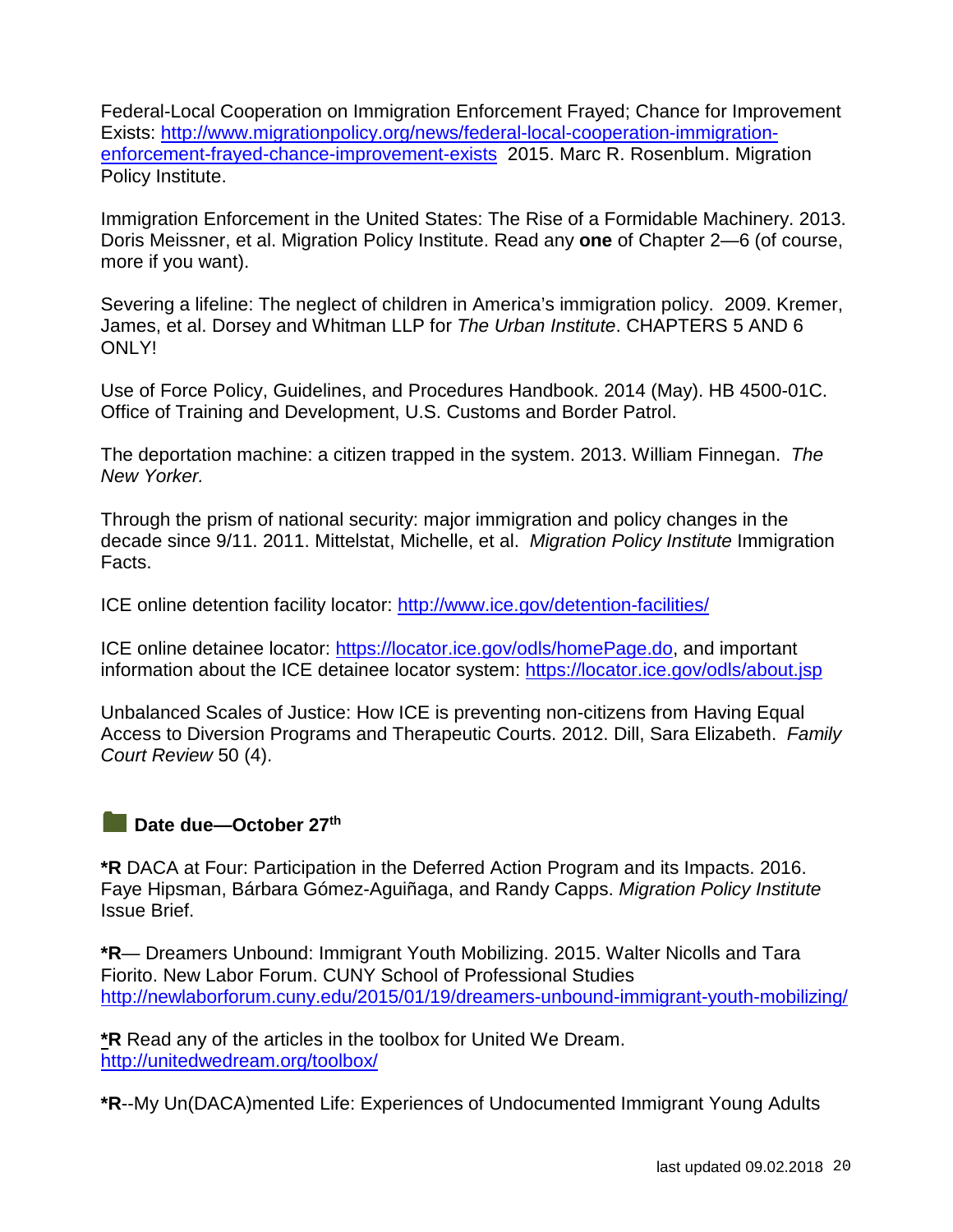Growing Up and Resisting Through Activism. Summer, 2014. Carolina Valdivia and Diana Valdivia. *Journal of Transborder Studies Research and Practice.*

Left out but not shut down: political activism and the undocumented student movement. 2008 (3). Gonzalez, Robert G. *Northwestern Journal of Law and Social Policy*.

Frequently asked questions about deferred action. U.S. Citizenship and Immigration Services: [http://www.uscis.gov/humanitarian/consideration-deferred-action-childhood](http://www.uscis.gov/humanitarian/consideration-deferred-action-childhood-arrivals-process/frequently-asked-questions)[arrivals-process/frequently-asked-questions](http://www.uscis.gov/humanitarian/consideration-deferred-action-childhood-arrivals-process/frequently-asked-questions) Last updated June 15, 2015.

Consideration of Deferred Action for Childhood Arrivals: <http://www.uscis.gov/humanitarian/consideration-deferred-action-childhood-arrivals-daca> (notice information fliers and usable advocacy materials).

DACA Guide for Teachers. 2014. content in this guide was compiled by United We Dream's DREAM Educational Empowerment Program (DEEP), Own the DREAM, the National Immigration Law Center and the AFT.

#### **Date due—November 3rd**

Articles for today's roundtables will be linked and/or uploaded in the Canvas web site at least one week before the roundtable.

I have many articles that may be useful to use to think about different roundtable discussions. I will also work with students to find useful articles using the search engines of MLibrary, Google Scholar, etc..

**Date due—November 10th** 

**TBA**

#### **Date due—November 17th**

Articles for today's roundtables will be linked and/or uploaded in the Canvas web site at least one week before the roundtable.

I have many articles that may be useful to use to think about different roundtable discussions. I will work with students to find useful articles using the search engines of MLibrary, Google Scholar, etc.

**Date due—December 1st**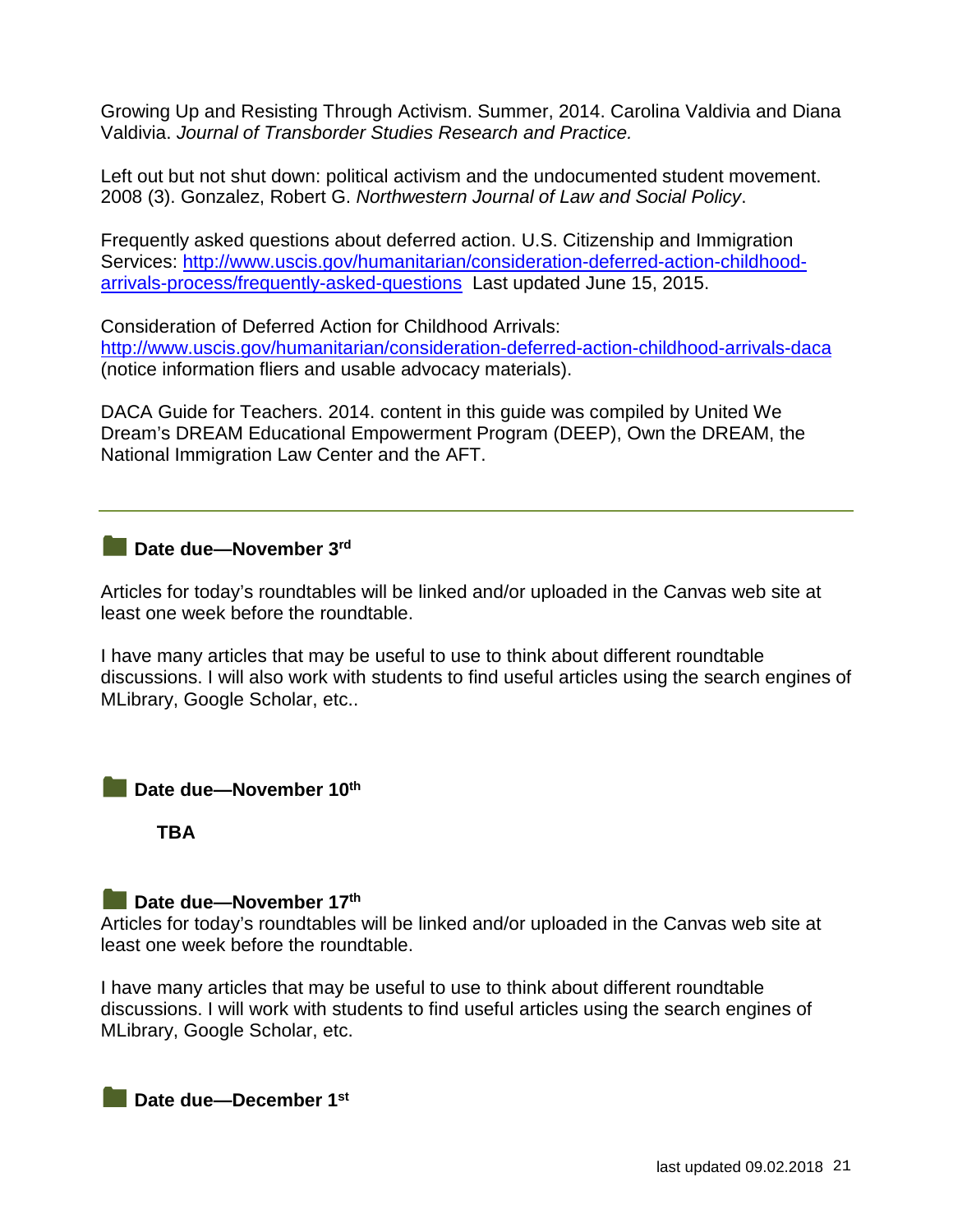**\*R** Beyond Detention: A Global Strategy to Support Governments to End the Detention of Asylum Seekers and Refugees 2014—2019. Progress Report, mid 2016*.* UN High Commissioner for Refugees*.* [http://www.unhcr.org/en](http://www.unhcr.org/en-us/protection/detention/57b579e47/unhcr-global-strategy-beyond-detention-progress-report.html)[us/protection/detention/57b579e47/unhcr-global-strategy-beyond-detention-progress](http://www.unhcr.org/en-us/protection/detention/57b579e47/unhcr-global-strategy-beyond-detention-progress-report.html)[report.html](http://www.unhcr.org/en-us/protection/detention/57b579e47/unhcr-global-strategy-beyond-detention-progress-report.html) *Read the Executive Summary (pp. 9-11), Strategy Implementation (pp. 15-24), and Results for the United States (pp. 79—82).*

**\*R**—The resettling process: a case study of a Bantu refugee's journey to the USA. 2011. Erin Gallagher Vongkhamphra, Cindy Davis and Nejib Adem. *International Social Work*

**\*R**—The United States Refugee Admissions Program (USRAP) Consultation & Worldwide Processing Priorities: [http://www.uscis.gov/humanitarian/refugees-asylum/refugees/united](http://www.uscis.gov/humanitarian/refugees-asylum/refugees/united-states-refugee-admissions-program-usrap-consultation-worldwide-processing-priorities%20.%20USCIS.gov)[states-refugee-admissions-program-usrap-consultation-worldwide-processing-priorities .](http://www.uscis.gov/humanitarian/refugees-asylum/refugees/united-states-refugee-admissions-program-usrap-consultation-worldwide-processing-priorities%20.%20USCIS.gov)  [USCIS.gov.](http://www.uscis.gov/humanitarian/refugees-asylum/refugees/united-states-refugee-admissions-program-usrap-consultation-worldwide-processing-priorities%20.%20USCIS.gov) *(skim to add to your toolkit)*

Burdened by a U.S. Resettlement System that is not Working. 2010. A Report to the Committee on Foreign Relations, U.S. Senate. U.S. G.P.O.

The Faltering US Refugee Protection System: Legal and Policy Responses to Refugees, Asylum-Seekers, and Others in Need of Protection. 2012. *Refugee Survey Quarterly 31 (1): 1-33 first published online January 9, 2012*

The Adultification of Refugee Children: Implications for Cross-Cultural Social Work Practice. 2002. Maria Elena Puig. Journal of Human Behavior in the Social Environment. Hayworth Press.

The Asylum Clock. 2013. Memo from Brian O'Leary, the chief immigration judge, to all immigration judges, et al. Long and tedious but contains important information.

Refugee roulette: disparities in asylum adjudication. 2007. Ramji-Nogales, Jaya; Andrew I Schoenholtz; Philip G Schrag. *Stanford Law Review* 60(2).

Refugee Resettlement in the United States: An Examination of Challenges and Proposed Solutions. 2010. Columbia University School of International and Public Affairs.

Iraqi refugees and the humanitarian costs of the Iraq war: What role for social work? 2012. Scott Harding, Kathryn Libal. *International Journal of Social Welfare*. ISSN 1369-6866.

Migration Traumatic Experiences and Refugee Distress: Implications for Social Work Practice. 2012. Miriam George. Clin Soc Work J. 40:429–437.

A Theoretical Understanding of Refugee Assitance Program and Worldwide Priorities: Trauma. 2010. Miriam George. Clin Soc Work J. 38:379–387.

Bosnian Refugees in America: New Communities, New Cultures. 2006. Reed Coughlan, Ph.D. and Judith Owens-Manley, Ph.D., M.S.W. (read chapters 8 and 9).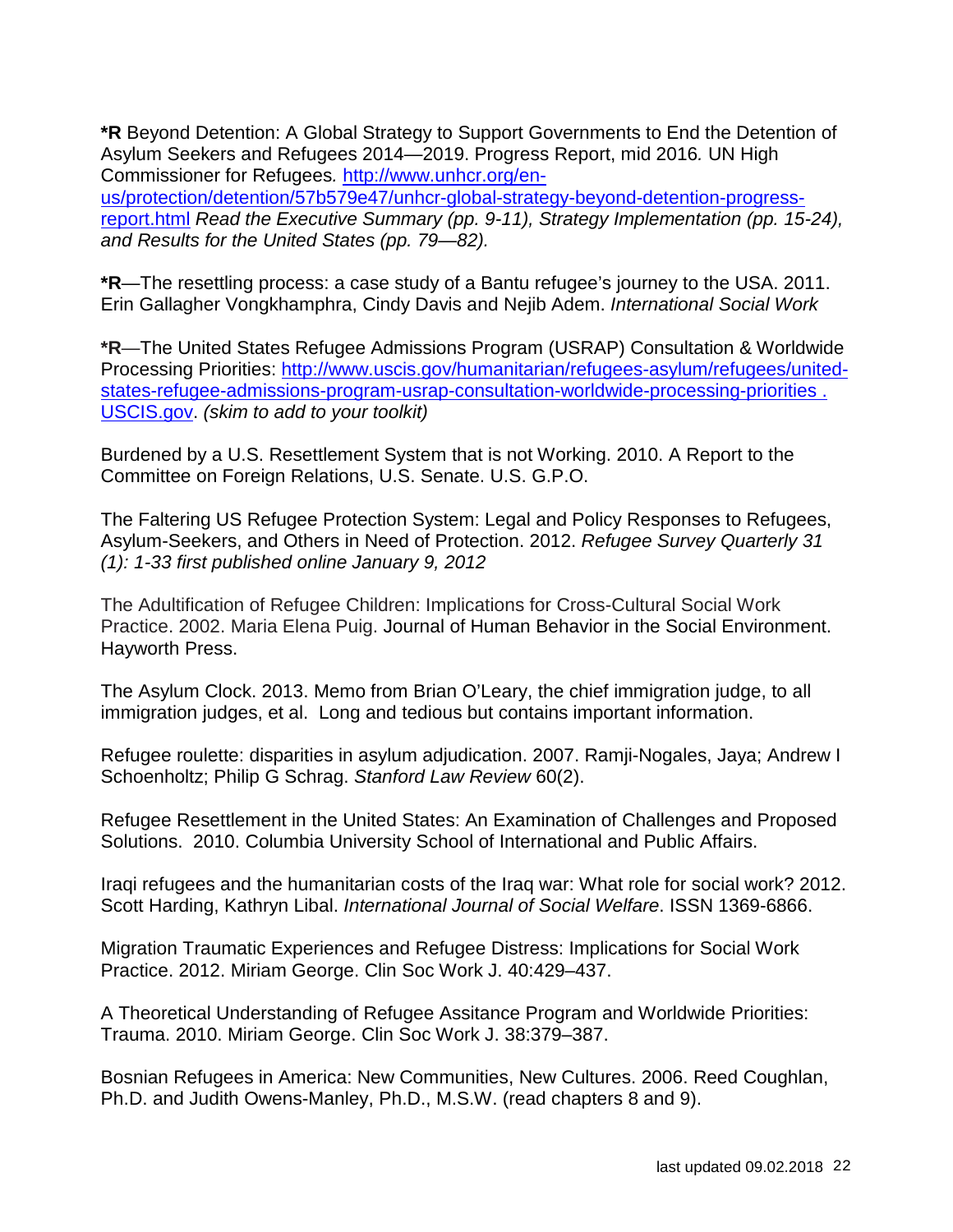#### **More general readings about refugees worldwide:**

The Harriet Tubman of Mediterranean Migrants: <http://america.aljazeera.com/watch/shows/compass/articles/2015/5/7/nawal-soufi1.html> May 7, 2015. Aaron Ernst. Aljeezera America.

World at War: Forced Displacement in 2014. 2015. United Nations High Commissioner for Refugees. 56 pages. [http://unhcr.org/556725e69.html.](http://unhcr.org/556725e69.html) Read pps. 2—16 and the last page very carefully. Read the rest of the document as your interest suggests.

Iraqi refugees in Jordan: Lessons for practice with refugees globally. 2011. Talal Al-Qdah and Marie Lacroix. *International Social Work.* 54: 521. Pay attention to the section called Models for Intervention.

Shouting at the Sky: the role of religious individuals, communities, organizations and institutions in support for refugees and asylum seekers. 2015. Christine Goodall. UNHCR Policy and Development Service.

Social Work Interventions in Refugee Camps. 2004. René D. Drumm PhD, Sharon W. Pittman & Shelly Perry Journal of Social Service Research, 30:2, 67-92, DOI: 10.1300/J079v30n02\_05

Volunteering With Refugees: Neoliberalism, Hegemony, and (Senior) Citizenship Summer 2012. Erickson, Jennifer. *Human Organization*; 71,

*Rumble around the astonishingly informative UNHCR (UN High Commissioner for Refugees) site and learn something about refugees in the world today.* <http://www.unhcr.org/pages/49c3646c4b2.html>

Everyday resilience: Narratives of single refugee women with children. 2013. Caroline Lenette, Mark Brough, and Leonie Cox. Qualitative Social Work. (*refugees in Australia, but a fascinating article).*

Psychological and Economic Adaptation of Iraqi Adult Male Refugees. Joe Takeda PhD. 2000. Journal of Social Service Research, 26:3, 1-21, DOI: 10.1300/J079v26n03\_01

### **Date due—December 8th**

**\*R** Read one of the following **two** reports:

**1.** Understanding the Central American Refugee Crisis: Why They Are Fleeing and How U.S. Policies are Failing to Deter Them **2016. Jonathan T. Hiskey, Abby Córdova, Diana Orcés, and Mary Fran Malone,** *American Immigration Council.* [https://www.americanimmigrationcouncil.org/research/understanding-central-american](https://www.americanimmigrationcouncil.org/research/understanding-central-american-refugee-crisis)[refugee-crisis](https://www.americanimmigrationcouncil.org/research/understanding-central-american-refugee-crisis)

**2.** A Guide to Children Arriving at the Border: Laws, Policies, and Responses. 2015.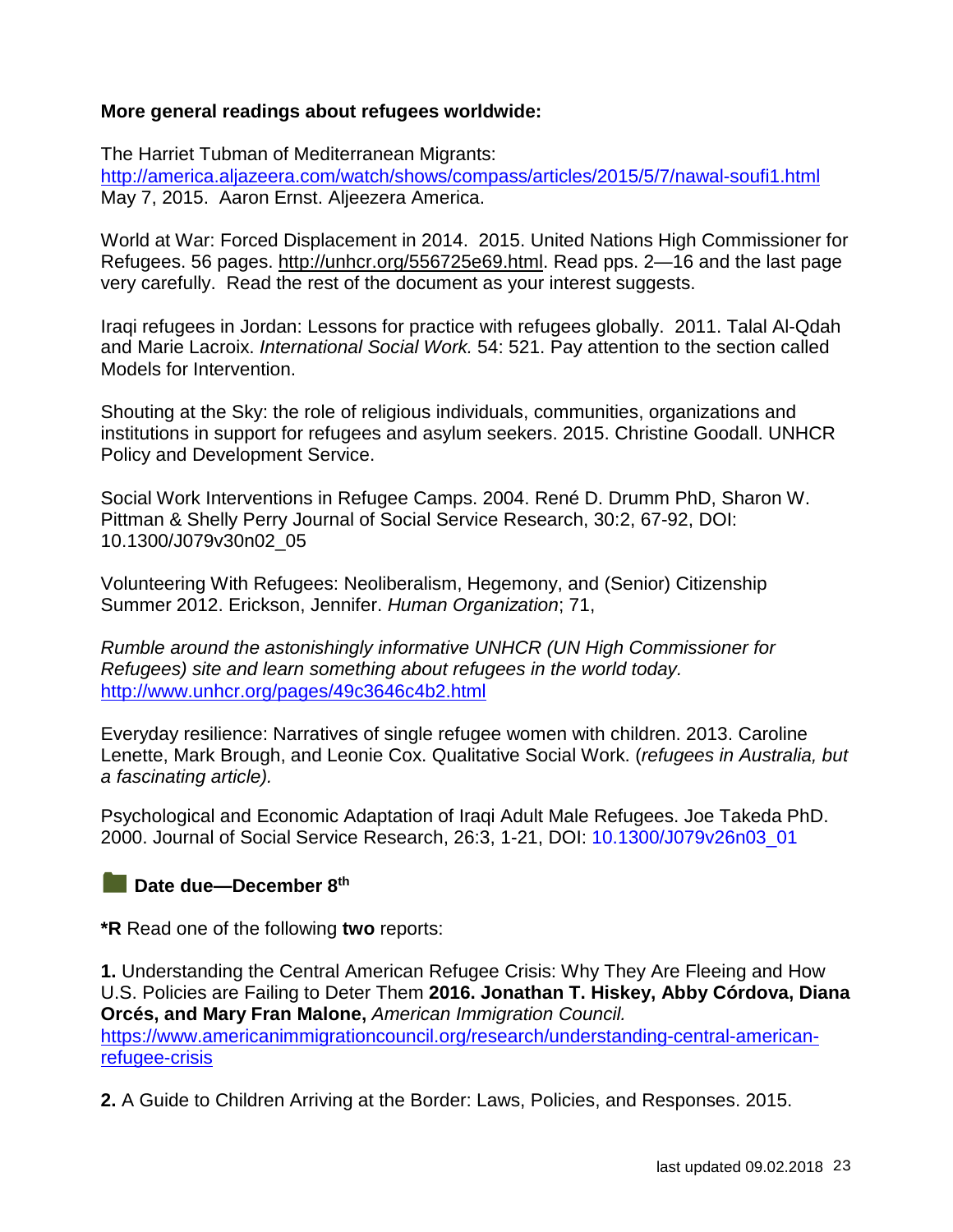American Immigration Council.

[https://www.americanimmigrationcouncil.org/research/guide-children-arriving-border-laws](https://www.americanimmigrationcouncil.org/research/guide-children-arriving-border-laws-policies-and-responses)[policies-and-responses](https://www.americanimmigrationcouncil.org/research/guide-children-arriving-border-laws-policies-and-responses)

**\*R**—In-Country Refugee/Parole Processing for Minors in Honduras, El Salvador and Guatemala (Central American Minors – CAM) [http://www.uscis.gov/humanitarian/refugees-asylum/refugees/country-refugeeparole](http://www.uscis.gov/humanitarian/refugees-asylum/refugees/country-refugeeparole-processing-minors-honduras-el-salvador-and-guatemala-central-american-minors-cam)[processing-minors-honduras-el-salvador-and-guatemala-central-american-minors-cam.](http://www.uscis.gov/humanitarian/refugees-asylum/refugees/country-refugeeparole-processing-minors-honduras-el-salvador-and-guatemala-central-american-minors-cam)

USCIS.gov. Last update 08/11/2016.

**\*R** Statement of Mary Meg McCarthy, Executive Director Heartland Alliance's National Immigrant Justice Center Senate Judiciary Committee Hearing on "The Unaccompanied Children Crisis: Does the Administration have a Plan to Stop the Border Surge and Adequately Monitor the Children" February 23, 2016 [http://immigrantjustice.org/sites/immigrantjustice.org/files/2016\\_02\\_23%20NIJC%20State](http://immigrantjustice.org/sites/immigrantjustice.org/files/2016_02_23%20NIJC%20Statement%20for%20SJC%20hearing%20on%20UACs.pdf) [ment%20for%20SJC%20hearing%20on%20UACs.pdf](http://immigrantjustice.org/sites/immigrantjustice.org/files/2016_02_23%20NIJC%20Statement%20for%20SJC%20hearing%20on%20UACs.pdf)

Unaccompanied Children's Program. Factsheet. 2016. Office of Refugee Resettlement, U.S. Department f Human Services. [https://www.acf.hhs.gov/sites/default/files/orr/orr\\_uc\\_updated\\_fact\\_sheet\\_1416.pdf](https://www.acf.hhs.gov/sites/default/files/orr/orr_uc_updated_fact_sheet_1416.pdf)

Representing Children in Immigration Matters. KIND (Kids in Need of Defense). Circa 2010. Washington, DC. [https://supportkind.org/wp-content/uploads/2015/04/Representing-](https://supportkind.org/wp-content/uploads/2015/04/Representing-Children-In-Immigration-Matters-FULL-VERSION.pdf)[Children-In-Immigration-Matters-FULL-VERSION.pdf](https://supportkind.org/wp-content/uploads/2015/04/Representing-Children-In-Immigration-Matters-FULL-VERSION.pdf) (It's seems you have to cut and paste this URL).

*The Issue of Immigration Court Representation*, Representation for Unaccompanied Children in Immigration Court:

<http://trac.syr.edu/immigration/reports/371/> TRAC-Immigration. Syracuse University. Representation makes fourteen fold difference in outcome: Immigration Court Mothers with Children Cases. <http://trac.syr.edu/immigration/reports/396/>

Child and Family Migration to the United States: Continuing Flows and Evolving Responses (webinar): [http://www.migrationpolicy.org/multimedia/child-and-family-migration](http://www.migrationpolicy.org/multimedia/child-and-family-migration-united-states-continuing-flows-and-evolving-responses)[united-states-continuing-flows-and-evolving-responses](http://www.migrationpolicy.org/multimedia/child-and-family-migration-united-states-continuing-flows-and-evolving-responses). March 31, 2015. Migration Policy Institute.

DHS: Violence, poverty is driving children to flee Central America for U.S. July 1, 2014. Gonzalez-Barrera, Ana et al.<http://pewrsr.ch/1mGedd1>

#### **Some Interesting articles that have been on the reading list in the past.**

\*R—Inside the gilded cage: The lives of Latino immigrant males in Central Kentucky. 2008. Shultz, Benjamin J. *Southeastern Geographer* 48(2:201).

\*R—Inclusive Policies Advance Dramatically in the States. 2013. National Immigrant Law Center.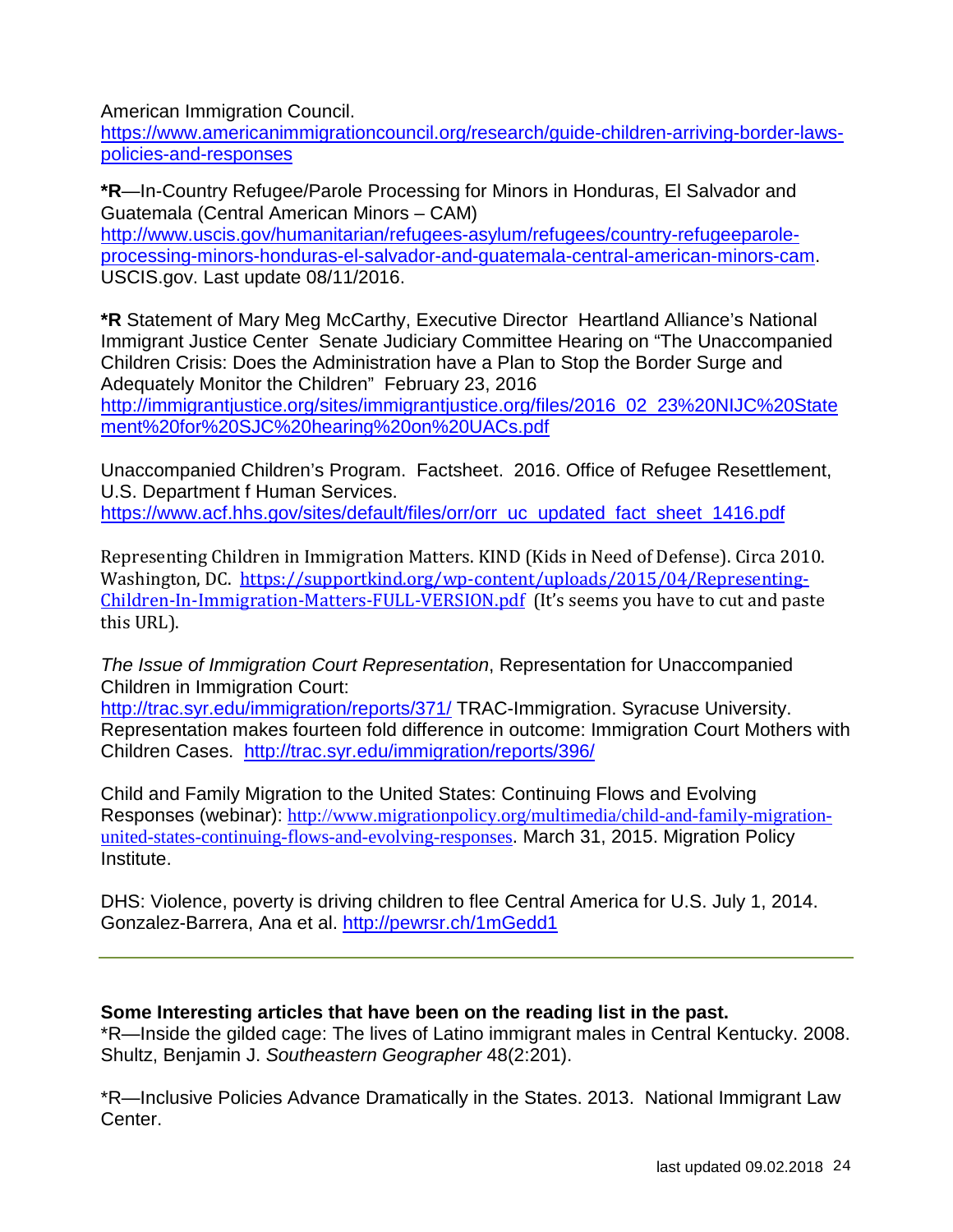\*R—Seeing immigrants: institutional visability and immigrant incorporation in new immigrant destinations. 2012. Jamie Winders. *The ANNALS of the American Academy of Political and Social Science. 641(58).*

The new gateways: immigrant integration in unexpected places. 2009 (spring). Michael Mcgrath. *National Civic Review.* Wiley Periodicals.

Neighborhood Immigrant Concentration, Acculturation, and Cultural Alienation in Former Soviet Immigrant Women. 2009. Arlene Michaels Miller, Dina Birman, Shannon Zenk,Edward Wang, Olga Sorokin, and Jorgia Connor. *Journal of Community Psychology.* 37(1): 88—105.

Department of Homeland Security mapping area for immigrants (2014): <http://www.dhs.gov/mapping-immigration>

\*R—"Africa" in Minnesota: New Models of Translocal Culture. 2005. Jacqueline Copeland Carson. Irìnkèrindò: a journal of African migration.

\*R—The dignity of job seeking men: Boundary work among immigrant day laborers. 2009. Gretchen Purser. Journal of Contemporary Ethnography. 38(1).

Read **one** of the following two (or both if you want):

\*R--Prenatal Group Visit Program for a Population With Limited English Proficiency. 2013. Sahoko H. Little, MD, PhD, Satoko Motohara, MA, Kei Miyazaki, MD, PhD,Nora Arato, PhD, and Michael D. Fetters, MD, MPH, MA. JABFM. Vol20(6).

\*R—Children as brokers of their immigrant families' health-care connections. 2014. Katz, Vicki. Social Problems 61(2).

Parent-Adolescent Language Use and Relationships Among Immigrant Families with East Asian, Filipino, and Latin American Backgrounds. 2000. Tseng, Vivian and Andrew J. Fuligni. *Journal of Marriage and the Family.* 62(2):465.

Voices of Concern, Voices of Hope: Experiences of African Immigrants in Detroit. Undated mimeo. David C. Koelsch, Professor of Law, Director, Immigration Law Clinic University of Detroit Mercy School of Law.

Living in paradise?: Africans in America. Femi Ojo-Ade. 2007 (check date). Ìrìnkèrindò\_ a journal of African migration.

Transnational Ties, Poverty, and Identity: Latin American Immigrant Women in Public Housing. 2010. Dominguez, Silvia and Amy Lubitow. *Family Relations* 57: 419-430.

Qin, Desiree B. 2008. Gendered Processes of Adaption: Understanding parent-Child Relations in Chinese Immigrant Families*. Sex Roles.* 60:467—481.